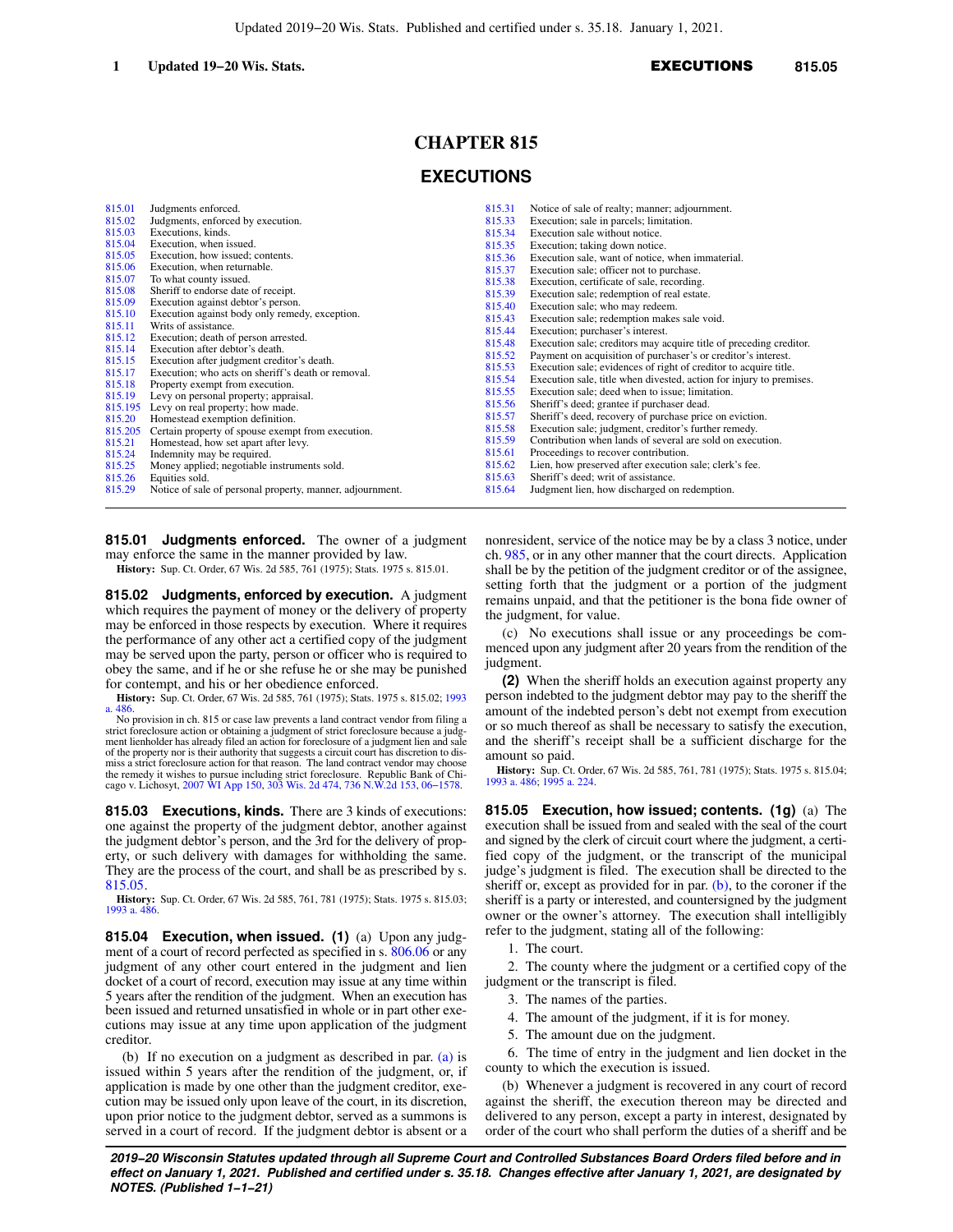### **815.05** EXECUTIONS **Updated 19−20 Wis. Stats. 2**

liable in all respects to all the provisions of law respecting sheriffs to the extent that those laws are applicable.

**(1s)** If the execution is against the property of the judgment debtor, the execution shall require the officer to whom it is directed to satisfy the judgment out of the personal property of the debtor, and if sufficient personal property cannot be found, out of the real property belonging to the judgment debtor on the day when the judgment was entered in the judgment and lien docket in the county or at any time thereafter.

**(2)** If real estate has been attached and judgment rendered for the plaintiff, the execution may also direct a sale of the interest that the defendant had in the attached real estate at the time it was attached or at any time thereafter.

**(3)** If the execution is upon a judgment to enforce a lien upon specific property, the execution shall require the officer to whom it is directed to sell the interest that the defendant had in that specific property at the time that the lien attached.

**(4)** If the execution is against property in the hands of personal representatives, heirs, devisees, legatees, tenants of real property or trustees, the execution shall require the officer to whom it is directed to satisfy the judgment out of that property.

**(5)** If the execution is against the person of the judgment debtor, the execution shall require the officer to whom it is directed to arrest the judgment debtor and commit the judgment debtor to the county jail until the judgment debtor pays the judgment or is discharged according to law.

**(6)** If the execution is for the delivery of property, the execution shall require the officer to whom it is directed to deliver the possession of the property, particularly describing the property, to the party entitled to the property, and may require the officer to satisfy any costs, damages or rents and profits covered by the judgment out of the personal property of the party against whom the judgment was rendered, and shall specify the value of the property for which the judgment was recovered. If delivery of the property is not possible and if sufficient personal property cannot be found, the officer may satisfy the judgment out of the real property belonging to the person against whom the execution was rendered on the day when the judgment was entered in the judgment and lien docket or at any time thereafter.

**(6m)** If a judgment in replevin is entered against the principal and also against the principal's sureties under s. [810.15,](https://docs-preview.legis.wisconsin.gov/document/statutes/810.15) the execution shall direct that the property of the surety shall not be levied on unless the property found, belonging to the principal, is not sufficient to satisfy the judgment.

**(7)** If the judgment is not all due, the execution may issue for the collection of any installments that have become due, and shall direct the sheriff to collect the amount then due, with interest and costs, stating the amount of each. The judgment shall remain as security for the installments thereafter to become due, and whenever any further installments become due, execution may in like manner be issued for their collection.

**(8)** Except as provided in s. [807.01 \(4\),](https://docs-preview.legis.wisconsin.gov/document/statutes/807.01(4)) every execution upon a judgment for the recovery of money shall direct the collection of interest at an annual rate equal to 1 percent plus the prime rate in effect on January 1 of the year in which the judgment is entered if the judgment is entered on or before June 30 of that year or in effect on July 1 of the year in which the judgment is entered if the judgment is entered after June 30 of that year, as reported by the federal reserve board in federal reserve statistical release H. 15, on the amount recovered from the date of the entry of the judgment until it is paid.

**History:** [1971 c. 141;](https://docs-preview.legis.wisconsin.gov/document/acts/1971/141) Sup. Ct. Order, 67 Wis. 2d 585, 761, 781 (1975); Stats. 1975 s. 815.05; [1977 c. 305;](https://docs-preview.legis.wisconsin.gov/document/acts/1977/305) [1979 c. 110](https://docs-preview.legis.wisconsin.gov/document/acts/1979/110) s. [60 \(13\);](https://docs-preview.legis.wisconsin.gov/document/acts/1979/110,%20s.%2060) [1979 c. 271,](https://docs-preview.legis.wisconsin.gov/document/acts/1979/271) [355;](https://docs-preview.legis.wisconsin.gov/document/acts/1979/355) [1993 a. 486](https://docs-preview.legis.wisconsin.gov/document/acts/1993/486); [1995](https://docs-preview.legis.wisconsin.gov/document/acts/1995/224) [a. 224;](https://docs-preview.legis.wisconsin.gov/document/acts/1995/224) [1999 a. 85](https://docs-preview.legis.wisconsin.gov/document/acts/1999/85) ss. [153](https://docs-preview.legis.wisconsin.gov/document/acts/1999/85,%20s.%20153) to [155,](https://docs-preview.legis.wisconsin.gov/document/acts/1999/85,%20s.%20155) [157;](https://docs-preview.legis.wisconsin.gov/document/acts/1999/85,%20s.%20157) [1999 a. 186;](https://docs-preview.legis.wisconsin.gov/document/acts/1999/186) [2011 a. 69](https://docs-preview.legis.wisconsin.gov/document/acts/2011/69).

**Cross−references:** The law by which the debtor may be discharged from jail is in ch. [898.](https://docs-preview.legis.wisconsin.gov/document/statutes/ch.%20898)

See s. 59.32 (2) for a provision that a sheriff is to collect fees on execution in the same manner as the sum collected under the writ.

When a transcript of a judgment docket is filed in another county, the court of that county has no jurisdiction to issue an execution. An execution may issue only from the court of entry. Wilson v. Craite, [60 Wis. 2d 350](https://docs-preview.legis.wisconsin.gov/document/courts/60%20Wis.%202d%20350), [210 N.W.2d 700](https://docs-preview.legis.wisconsin.gov/document/courts/210%20N.W.2d%20700) (1973).

The rate of interest provided by a foreign judgment docketed in Wisconsin controls, not the s. 815.05 (8) rate. Professional Office Buildings, Inc. v. Royal Indemnity Co. [145 Wis. 2d 573,](https://docs-preview.legis.wisconsin.gov/document/courts/145%20Wis.%202d%20573) [427 N.W.2d 427](https://docs-preview.legis.wisconsin.gov/document/courts/427%20N.W.2d%20427) (Ct. App. 1988).

Sub. (8) establishes the interest rate for every judgment for which the legislature has not explicitly established a different rate. Burlington Northern Railroad Co. v.

Superior, [159 Wis. 2d 434](https://docs-preview.legis.wisconsin.gov/document/courts/159%20Wis.%202d%20434), [464 N.W.2d 643](https://docs-preview.legis.wisconsin.gov/document/courts/464%20N.W.2d%20643) (1991). Interest accrues under sub. (8) at the stated rate only until paid, including payment to the court. The trial court did not abuse its discretion in staying execution and ordering the judgment amount paid into the court pending appeal. Management Computer v. Hawkins, Ash, Baptie & Co. [224 Wis. 2d 312,](https://docs-preview.legis.wisconsin.gov/document/courts/224%20Wis.%202d%20312) [592 N.W.2d 279](https://docs-preview.legis.wisconsin.gov/document/courts/592%20N.W.2d%20279) (Ct. App. 1998), [97−2470.](https://docs-preview.legis.wisconsin.gov/document/wicourtofappeals/97-2470)

How to Collect on a Judgment After the Demise of the Creditor's Lien. Stelljes. Wis. Law. July/Aug. 2016.

**815.06 Execution, when returnable.** Every execution shall be made returnable, within 60 days after its receipt by the officer, to the clerk of the court from which it issued but if the officer has levied upon property previous to the expiration of the 60 days the officer may retain such execution until the officer has sold the property. The officer shall state in the officer's return how the officer executed the writ.

**History:** Sup. Ct. Order, 67 Wis. 2d 585, 761 (1975); Stats. 1975 s. 815.06; [1993](https://docs-preview.legis.wisconsin.gov/document/acts/1993/486) [a. 486](https://docs-preview.legis.wisconsin.gov/document/acts/1993/486).

**815.07 To what county issued.** When the execution is against the property of the judgment debtor, the execution may be issued to the sheriff of any county where the judgment is entered in the judgment and lien docket. When the execution requires the delivery of real or personal property, the execution shall be issued to the sheriff of the county where the property or some part of the property is situated. Executions may be issued at the same time to different counties.

**History:** Sup. Ct. Order, 67 Wis. 2d 585, 761 (1975); Stats. 1975 s. 815.07; [1995](https://docs-preview.legis.wisconsin.gov/document/acts/1995/224) [a. 224](https://docs-preview.legis.wisconsin.gov/document/acts/1995/224).

**815.08 Sheriff to endorse date of receipt.** Upon receipt of any execution the sheriff or other officer shall endorse thereon the year, month, day and hour of the day when the sheriff or other officer received the same.

**History:** Sup. Ct. Order, 67 Wis. 2d 585, 761 (1975); Stats. 1975 s. 815.08; [1993](https://docs-preview.legis.wisconsin.gov/document/acts/1993/486) [a. 486](https://docs-preview.legis.wisconsin.gov/document/acts/1993/486).

**815.09 Execution against debtor's person.** If the action be one in which the defendant might have been arrested, as provided in ch. [818](https://docs-preview.legis.wisconsin.gov/document/statutes/ch.%20818), an execution against the person of the judgment debtor may be issued after the return of an execution against the defendant's property unsatisfied in whole or in part; but if the defendant be imprisoned on execution in another action, or upon mesne process in the same action, an execution may issue against the defendant's body without any previous execution against the defendant's property.

**History:** Sup. Ct. Order, 67 Wis. 2d 585, 761, 781 (1975); Stats. 1975 s. 815.09; Sup. Ct. Order, 83 Wis. 2d xiii (1978); [1993 a. 486.](https://docs-preview.legis.wisconsin.gov/document/acts/1993/486)

**815.10 Execution against body only remedy, exception.** When a party shall have been arrested on an execution no other execution upon the same judgment can be issued against the party or the party's property except as provided by s. [898.10](https://docs-preview.legis.wisconsin.gov/document/statutes/898.10); but if the party shall escape the party may be retaken by a new execution against the party's body or an execution against the party's property may be issued in the same manner as if the party had never been arrested on execution.

**History:** Sup. Ct. Order, 67 Wis. 2d 585, 761 (1975); Stats. 1975 s. 815.10; [1993](https://docs-preview.legis.wisconsin.gov/document/acts/1993/486) [a. 486](https://docs-preview.legis.wisconsin.gov/document/acts/1993/486).

**815.11 Writs of assistance.** When any order or judgment is for the delivery of possession of property real or personal the party in whose favor it is entered is entitled to a writ of execution or assistance upon application to the clerk.

**History:** Sup. Ct. Order, 67 Wis. 2d 585, 761 (1975); Stats. 1975 s. 815.11.

**Cross−references:** Section [815.11](https://docs-preview.legis.wisconsin.gov/document/statutes/815.11) is the general rule for writs of execution or assistance to enforce orders or judgments for delivery of possession of real or personal property. The following are special provisions for writs of execution or assistance:

ss. 32.05 (8), 32.06 (9) (c) Condemnation proceedings.

- s. 779.12 Lien foreclosure.
- s. 799.44 Eviction actions.
- s. 815.63 Sale of land upon execution.
- s. 842.19 Partition.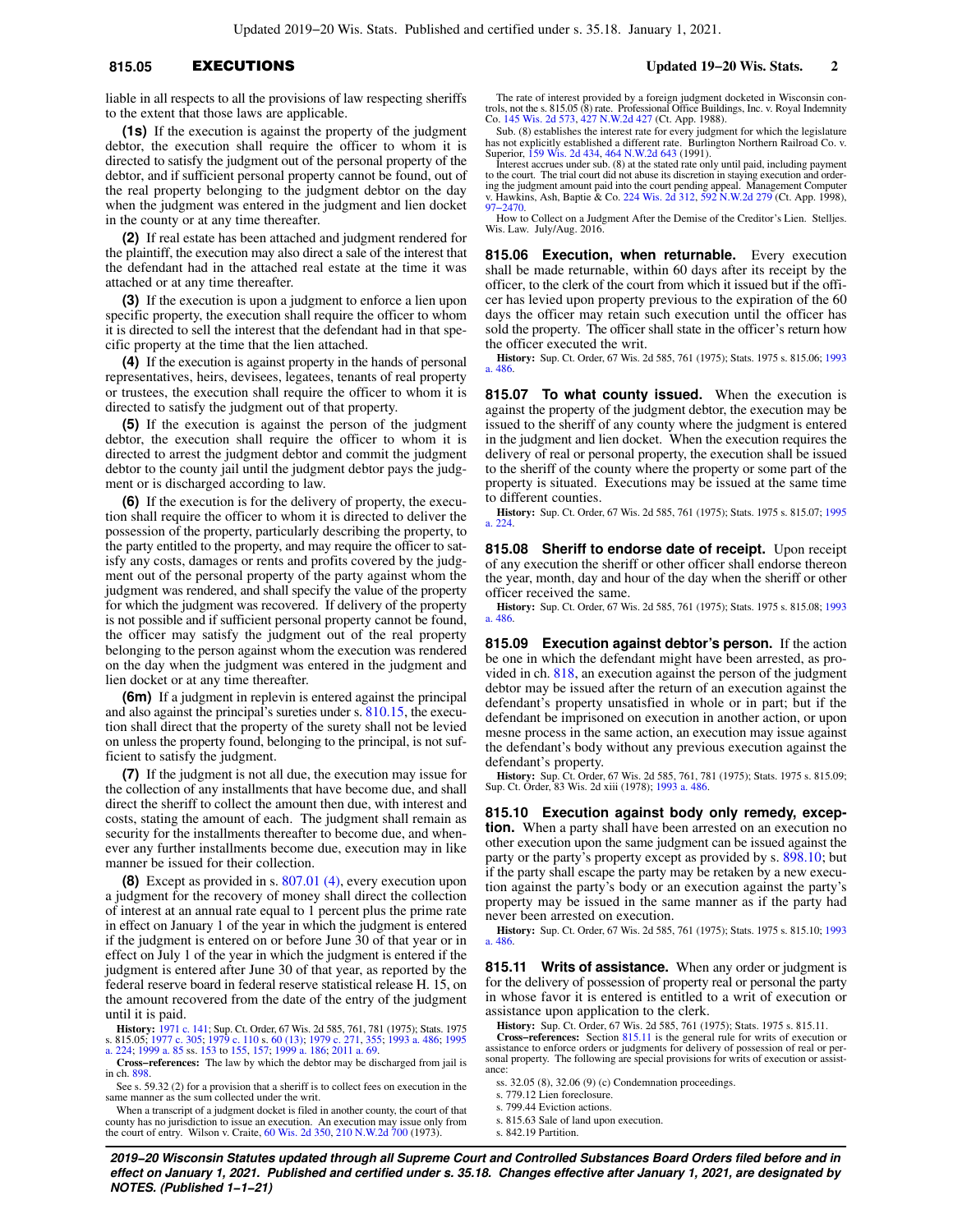s. 843.17 Actions for possession of real property. s. 846.17 Real estate foreclosure.

**815.12 Execution; death of person arrested.** If any person arrested on execution shall die while under arrest a new execution may issue against the deceased's property in the same manner as if the deceased had never been arrested; but such new execution shall not be levied upon any real estate which the deceased shall have sold in good faith nor upon any real estate which shall have been sold under any other judgment against the deceased.

**History:** Sup. Ct. Order, 67 Wis. 2d 585, 761 (1975); Stats. 1975 s. 815.12; [1993](https://docs-preview.legis.wisconsin.gov/document/acts/1993/486) [a. 486.](https://docs-preview.legis.wisconsin.gov/document/acts/1993/486)

**815.14 Execution after debtor's death.** After the expiration of one year from the death of a judgment debtor execution may be issued against any property upon which the judgment was a lien at the time of the debtor's death, and may be executed in the same manner and with the same effect as if the debtor were still living; but no such execution shall issue except upon an order, made upon sufficient cause shown. If such judgment be against such deceased debtor and others jointly execution may issue against surviving judgment debtors without delay.

**History:** Sup. Ct. Order, 67 Wis. 2d 585, 761 (1975); Stats. 1975 s. 815.14; [1993](https://docs-preview.legis.wisconsin.gov/document/acts/1993/486) [a. 486.](https://docs-preview.legis.wisconsin.gov/document/acts/1993/486)

**815.15 Execution after judgment creditor's death.** If the judgment creditor dies before satisfaction of the judgment, an execution may be issued by the judgment creditor's attorney of record in the name of the decedent or in the name of the judgment creditor's personal representative. Before an execution shall issue in the name of a personal representative, the personal representative shall file with the clerk a copy of the letters testamentary or other letters authorizing the administration of the decedent's estate, which the clerk shall file with the other papers in the action or proceeding. The clerk shall also enter at the foot of the judgment, in the judgment record, the fact of the death of the judgment creditor and the name and date of appointment of the personal representative. The moneys collected on the judgment shall be paid to the judgment creditor's personal representative, but if there is no personal representative, the moneys collected on the judgment shall be paid to the clerk of the court.

**History:** Sup. Ct. Order, 67 Wis. 2d 585, 761 (1975); Stats. 1975 s. 815.15; [1983](https://docs-preview.legis.wisconsin.gov/document/acts/1983/302) [a. 302](https://docs-preview.legis.wisconsin.gov/document/acts/1983/302) s. [8](https://docs-preview.legis.wisconsin.gov/document/acts/1983/302,%20s.%208); [1993 a. 486](https://docs-preview.legis.wisconsin.gov/document/acts/1993/486); [2001 a. 102.](https://docs-preview.legis.wisconsin.gov/document/acts/2001/102)

**815.17 Execution; who acts on sheriff's death or removal.** If any sheriff shall die or be removed from office before the execution be returned, the deceased sheriff's undersheriff or deputy shall proceed thereon in the same manner as the sheriff might have done.

**History:** Sup. Ct. Order, 67 Wis. 2d 585, 761 (1975); Stats. 1975 s. 815.17; [1993](https://docs-preview.legis.wisconsin.gov/document/acts/1993/486) [a. 486.](https://docs-preview.legis.wisconsin.gov/document/acts/1993/486)

**815.18 Property exempt from execution. (1) STATUTORY** CONSTRUCTION. This section shall be construed to secure its full benefit to debtors and to advance the humane purpose of preserving to debtors and their dependents the means of obtaining a livelihood, the enjoyment of property necessary to sustain life and the opportunity to avoid becoming public charges.

**(2)** DEFINITIONS. In this section:

(a) "Aggregate value" means the sum total of the debtor's equity in the property claimed exempt.

(am) "Annuity" means a series of payments payable during the life of the annuitant or during a specific period.

(b) "Business" means any lawful activity, including a farm operation, conducted primarily for the purchase, sale, lease or rental of property, for the manufacturing, processing or marketing of property, or for the sale of services.

(bc) "Closely held business" means a corporation whose stocks are held by not more than 25 individuals, a partnership of not more than 25 partners who are individuals, or a limited liability company of not more than 25 members who are individuals.

(c) "Debtor" means an individual. "Debtor" does not include an association, a corporation, a partnership, a cooperative, an unincorporated cooperative association, or a political body.

(d) "Dependent" means any individual, including a spouse, who requires and is actually receiving substantial support and maintenance from the debtor.

(e) "Depository account" means a certificate of deposit, demand, negotiated order of withdrawal, savings, share, time or like account maintained with a bank, credit union, insurance company, savings bank, savings and loan association, securities broker or dealer or like organization. "Depository account" does not include a safe deposit box or property deposited in a safe deposit box.

(f) "Equipment" means goods used or bought for use primarily in a business, including farming and a profession.

(g) "Equity" means the fair market value of the debtor's interest in property, less the valid liens on that property.

(h) "Exempt" means free from any lien obtained by judicial proceedings and is not liable to seizure or sale on execution or on any provisional or final process issued from any court, or any proceedings in aid of court process.

(i) "Farm products" has the meaning given under s. [409.102](https://docs-preview.legis.wisconsin.gov/document/statutes/409.102(1)(ig)) [\(1\) \(ig\).](https://docs-preview.legis.wisconsin.gov/document/statutes/409.102(1)(ig))

(j) "Inventory" has the meaning given under s. [409.102 \(1\)](https://docs-preview.legis.wisconsin.gov/document/statutes/409.102(1)(Ls)) [\(Ls\)](https://docs-preview.legis.wisconsin.gov/document/statutes/409.102(1)(Ls)).

(k) "Life insurance" means a policy issued by a stock or mutual life insurance company or by any mutual beneficiary or fraternal corporation, society, order or association to insure the life of an individual.

(m) "Motor vehicle" means a self−propelled vehicle. "Motor vehicle" does not include equipment.

(n) "Net income" means gross receipts paid or payable for personal services or derived from rents, dividends or interest less federal and state tax deductions required by law to be withheld.

(r) "Resident" means an individual who intends to maintain his or her principal dwelling in this state.

(t) "To the extent reasonably necessary for the support of the debtor and the debtor's dependents" means what the court determines is required to meet the present and anticipated needs of the debtor and the debtor's dependents, after consideration of the debtor's responsibilities, and the debtor's present and anticipated income and property, including exempt property.

**(3)** EXEMPT PROPERTY. The debtor's interest in or right to receive the following property is exempt, except as specifically provided in this section and ss.  $70.20$  (2),  $71.91$  (5m) and [\(6\),](https://docs-preview.legis.wisconsin.gov/document/statutes/71.91(6)) [74.55 \(2\)](https://docs-preview.legis.wisconsin.gov/document/statutes/74.55(2)) and [102.28 \(5\):](https://docs-preview.legis.wisconsin.gov/document/statutes/102.28(5))

(a) *Provisions for burial.* Cemetery lots, aboveground burial facilities, burial monuments, tombstones, coffins, cremation urns, urn vaults, outer burial containers, or other articles for the burial of the dead owned by the debtor and intended for the burial of the debtor or the debtor's family.

(b) *Business and farm property.* 1. Equipment, inventory, farm products, and professional books used in the business of the debtor or the business of a dependent of the debtor, not to exceed \$15,000 in aggregate value.

2. If the debtor does not claim an exemption under subd. [1.,](https://docs-preview.legis.wisconsin.gov/document/statutes/815.18(3)(b)1.) any interest of the debtor, not to exceed \$15,000 in aggregate value, in a closely held business that employs the debtor or in whose business the debtor is actively involved.

(c) *Child support, family support or maintenance payments.* Alimony, child support, family support, maintenance or separate maintenance payments to the extent reasonably necessary for the support of the debtor and the debtor's dependents.

(d) *Consumer goods.* Household goods and furnishings, wearing apparel, keepsakes, jewelry and other articles of personal adornment, appliances, books, musical instruments, firearms, sporting goods, animals, or other tangible personal property held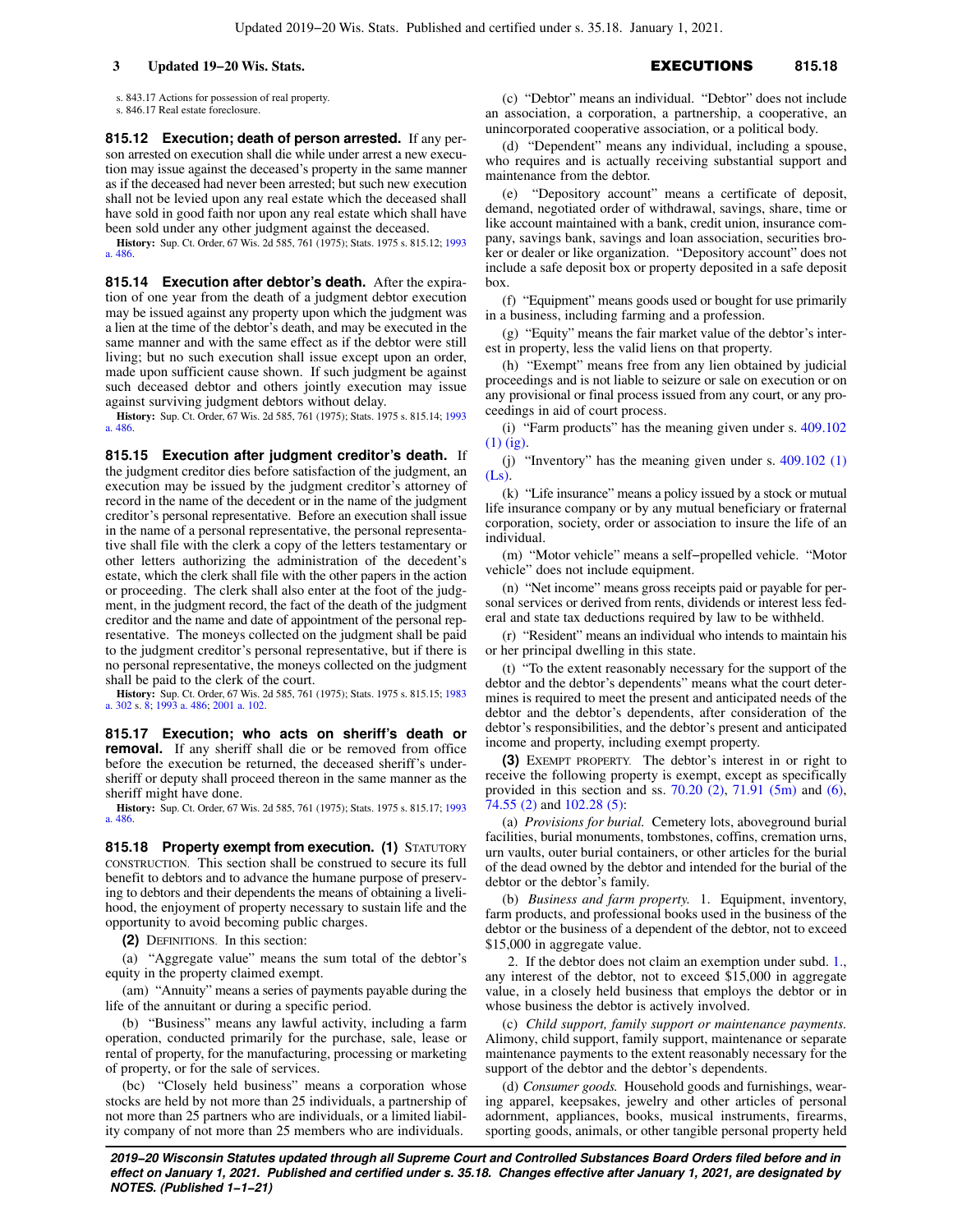### **815.18** EXECUTIONS **Updated 19−20 Wis. Stats. 4**

primarily for the personal, family or household use of the debtor or a dependent of the debtor, not to exceed \$12,000 in aggregate value.

(df) *County fairs and agricultural societies.* All sums paid as state aid under s. [93.23 \(1\)](https://docs-preview.legis.wisconsin.gov/document/statutes/93.23(1)) to county fairs and agricultural societies.

(ds) *Federal disability insurance benefits.* All moneys received or receivable by a person as federal disability insurance benefits under [42 USC 401](https://docs-preview.legis.wisconsin.gov/document/usc/42%20USC%20401) to [433](https://docs-preview.legis.wisconsin.gov/document/usc/42%20USC%20433).

(e) *Fire and casualty insurance.* For a period of 2 years after the date of receipt, insurance proceeds on exempt property payable to and received by the debtor, if the exempt property has been destroyed or damaged by fire or casualty of any nature.

(ef) *Fire and police pension fund.* All money paid or ordered to be paid to any member of any fire or police department or to the surviving spouse or guardian of the minor child or children of a deceased or retired member of any such department, which money has been paid or ordered to be paid to any such person as a pension on account of the service of any person in any such department in any city in this state whose population exceeds 100,000.

(em) *Fire engines and equipment.* All fire engines, apparatus and equipment, including hose, hose carts and hooks and ladders, belonging to or which may hereafter belong to any town, city or village in this state, and which are or may be kept and used for the protection of property in such town, city or village from fire, together with the engine houses and hooks and ladder houses for the protection of the same, and the lot or lots on which such engine and hook and ladder houses may be situated, when owned by any such town, city or village; and any lot or lots owned, used and occupied by any such town, city or village for corporate purposes.

(f) *Life insurance and annuities.* 1. In this paragraph, "applicable date" means the earlier of the following:

a. The date on which the exemption is claimed.

b. The date, if any, that the cause of action was filed that resulted in the judgment with respect to which the execution order was issued.

2. Except as provided in subd.  $3$ . and par. [\(j\),](https://docs-preview.legis.wisconsin.gov/document/statutes/815.18(3)(j)) any unmatured life insurance or annuity contract owned by the debtor and insuring the debtor, the debtor's dependent, or an individual of whom the debtor is a dependent, other than a credit life insurance contract, and the debtor's aggregate interest, not to exceed \$150,000 in value, in any accrued dividends, interest, or loan value of all unmatured life insurance or annuity contracts owned by the debtor and insuring the debtor, the debtor's dependent, or an individual of whom the debtor is a dependent.

3. a. If the life insurance or annuity contract was issued less than 24 months before the applicable date, the exemption under this paragraph may not exceed \$4,000.

b. If the life insurance or annuity contract was issued at least 24 months but funded less than 24 months before the applicable date, the exemption under this paragraph is limited to the value of the contract the day before the first funding that occurred less than 24 months before the applicable date and the lesser of either the difference between the value of the contract the day before the first funding that occurred less than 24 months before the applicable date and the value of the contract on the applicable date or \$4,000.

(g) *Motor vehicles.* Motor vehicles not to exceed \$4,000 in aggregate value. Any unused amount of the aggregate value from par. [\(d\)](https://docs-preview.legis.wisconsin.gov/document/statutes/815.18(3)(d)) may be added to this exemption to increase the aggregate exempt value of motor vehicles under this paragraph.

(h) *Net income.* Seventy−five percent of the debtor's net income for each one week pay period. The benefits of this exemption are limited to the extent reasonably necessary for the support of the debtor and the debtor's dependents, but to not less than 30 times the greater of the state or federal minimum wage.

(i) *Life insurance claims, personal injury or wrongful death claims.* 1. Any of the following payments:

a. A payment to the debtor under a life insurance contract that insured the life of an individual of whom the debtor was a dependent on the date of that individual's death, to the extent reasonably necessary for the support of the debtor and the debtor's dependents.

b. A payment resulting from the wrongful death of an individual of whom the debtor was a dependent, in an amount reasonably necessary for the support of the debtor and the debtor's dependents.

c. A payment, not to exceed \$50,000, resulting from personal bodily injury, including pain and suffering or compensation for actual pecuniary loss, of the debtor or an individual of whom the debtor is a dependent.

d. A payment in compensation of loss of future earnings of the debtor or an individual of whom the debtor is or was a dependent in an amount reasonably necessary for the support of the debtor and the debtor's dependents.

2. Any property traceable to payments under subd. [1.](https://docs-preview.legis.wisconsin.gov/document/statutes/815.18(3)(i)1.) is exempt.

(j) *Retirement benefits.* 1. Assets held or amounts payable under any retirement, pension, disability, death benefit, stock bonus, profit sharing plan, annuity, individual retirement account, individual retirement annuity, Keogh, 401−K or similar plan or contract providing benefits by reason of age, illness, disability, death or length of service and payments made to the debtor therefrom.

2. The plan or contract must meet one of the following requirements:

a. The plan or contract complies with the provisions of the internal revenue code.

b. The employer created the plan or contract for the exclusive benefit of the employer, if self−employed, or of some or all of the employees, or their dependents or beneficiaries and that plan or contract requires the employer or employees or both to make contributions for the purpose of distributing to the employer, if self− employed, the employees, or their dependents or beneficiaries, the earnings or the principal or both of a trust, annuity, insurance or other benefit created under the plan or contract and makes it impossible, at any time prior to the satisfaction of all liabilities with respect to beneficiaries under a trust created by the plan or contract, for any part of the principal or income of the trust to be used for or diverted to purposes other than for the exclusive benefit of those beneficiaries.

3. The plan or contract may permit the income created from personal property held in a trust created under the plan or contract to accumulate in accordance with the terms of the trust. The trust may continue until it accomplishes its purposes. The trust is not invalid as violating the rule against perpetuities or any law against perpetuities or the suspension of the power of alienation of title to property.

4. The benefits of this exemption with respect to the assets held or amounts payable under or traceable to an owner−dominated plan for or on behalf of a debtor who is an owner−employee shall be limited to the extent reasonably necessary for the support of the debtor and the debtor's dependents.

5. This exemption does not apply to an order of a court concerning child support, family support or maintenance payments, or to any judgment of annulment, divorce or legal separation.

6. In this paragraph:

a. "Employer" includes a group of employers creating a combined plan or contract for the benefit of their employees or the beneficiaries of those employees.

b. "Owner−dominated plan" means any plan or contract that meets the requirements of subd. [2.](https://docs-preview.legis.wisconsin.gov/document/statutes/815.18(3)(j)2.) and under which 90 percent or more of the present value of the accrued benefits or 90 percent or more of the aggregate of the account is for the benefit of one or more individuals who are owner−employees. For purposes of this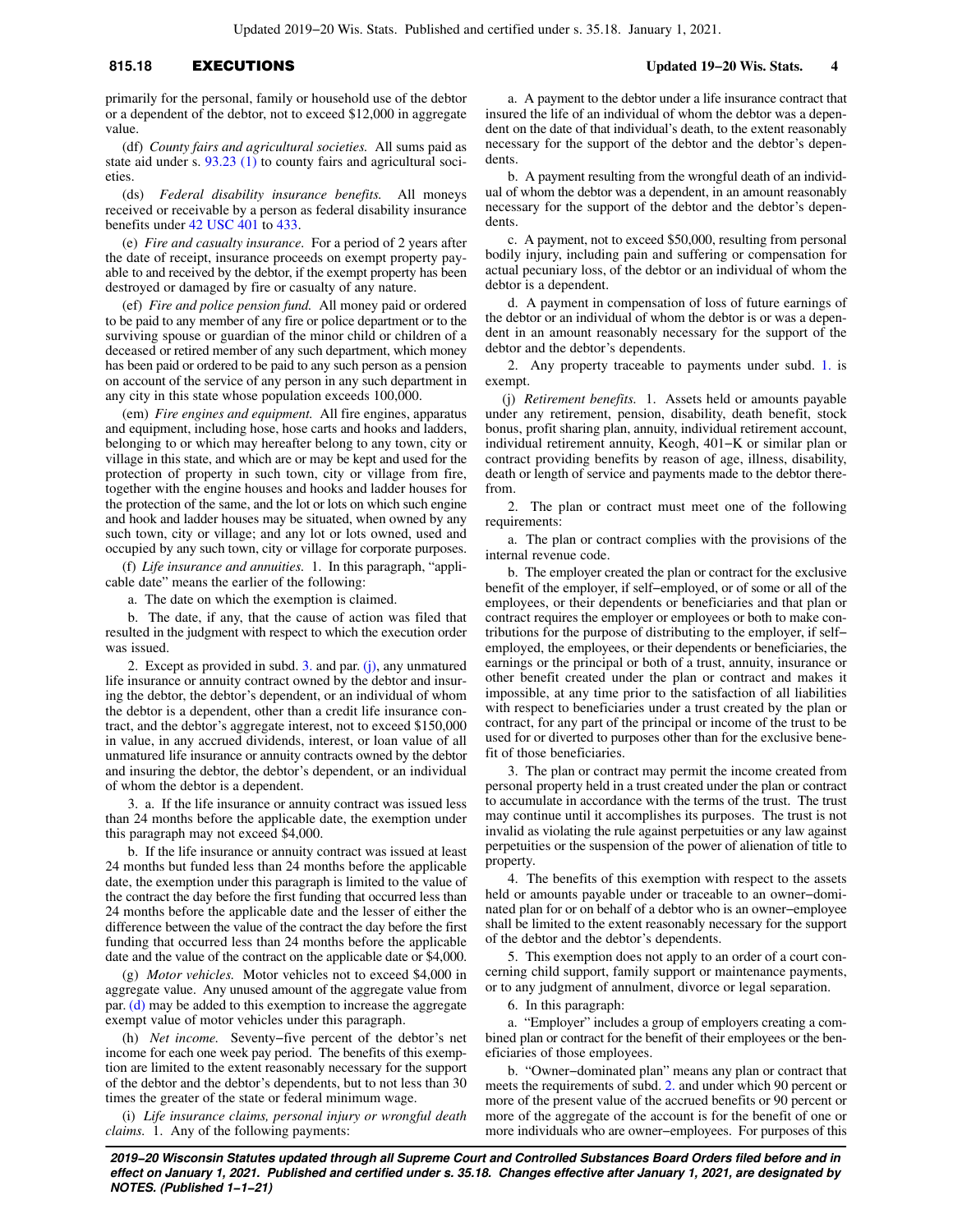definition, the accrued benefits or account of an owner−employee under a plan or contract shall include the accrued benefits or account of the spouse, any ancestor or lineal descendant, whether by blood or by adoption, or the spouse of such a lineal descendant, of the owner−employee under the same plan or contract.

c. "Owner−employee" means any individual who owns, directly or indirectly, the entire interest in an unincorporated trade or business, or 50 percent or more of the combined voting of all classes of stock entitled to vote or the total value of shares of all classes of stock of a corporation, or 50 percent or more of the capital interest or profits interest of a partnership or limited liability company.

(k) *Depository accounts.* Depository accounts in the aggregate value of \$5,000, but only to the extent that the account is for the debtor's personal use and is not used as a business account.

(m) *Private property from execution against municipalities.* All private property shall be exempt from seizure and sale upon any execution or other process issued to enforce any judgment or decree of any court that has been rendered against any county, town, city, village, technical college district or school district in this state.

(n) *War pension.* All money received by a person, a resident of this state, as pension, compensation, government insurance, or adjusted compensation, back pension, compensation or insurance from the U.S. government on account of military or naval service, and all other money received by a person on account of military or naval service from the U.S. government administered by the U.S. department of veterans affairs, whether the same is in the actual possession of such person, on deposit, or loaned.

(o) *Tuition units.* Tuition units purchased under s. [224.48](https://docs-preview.legis.wisconsin.gov/document/statutes/224.48).

(p) *College savings accounts.* An interest in a college savings account under s. [224.50](https://docs-preview.legis.wisconsin.gov/document/statutes/224.50).

**(4)** TRACING. Property traceable to property that would be exempt under this section in the form of cash proceeds or otherwise is not exempt unless expressly provided for in this section.

**(5)** AVAILABILITY. A resident is entitled to the exemptions provided by this section. A nonresident is entitled to the exemptions provided by the law of the jurisdiction of his or her residence.

**(6)** CLAIMING EXEMPTIONS. (a) A debtor shall affirmatively claim an exemption or select specific property in which to claim an exemption. The debtor may make the claim at the time of seizure of property or within a reasonable time after the seizure, but shall make the claim prior to the disposition of the property by sale or by court order. Exempt property is not exempt unless affirmatively claimed as exempt. With respect to property partially exempt under this section, the claiming of an exemption includes the process of selection required of the debtor. The debtor or a person acting on the debtor's behalf shall make any required affirmative claim, either orally or in writing, to the creditor, the creditor's attorney or the officer seeking to impose a lien by court action upon the property in which the exemption is claimed. A debtor waives his or her exemption rights by failing to follow the procedure under this paragraph. A contractual waiver of exemption rights by any debtor before judgment on the claim is void. The court, in making a determination as to the extent property is reasonably necessary for the support of the debtor and the debtor's dependents, is not limited to the standard of living to which the debtor and the debtor's dependents have become accustomed. The court shall consider the amount and use of any income of any person claimed as a dependent when determining if that person is a dependent of a debtor.

(b) Notwithstanding sub. [\(13\),](https://docs-preview.legis.wisconsin.gov/document/statutes/815.18(13)) this subsection does not apply to any of the following:

1. Public employee trust funds exempt under s. [40.08 \(1\)](https://docs-preview.legis.wisconsin.gov/document/statutes/40.08(1)).

2. Retirement benefits and allowances from retirement systems of 1st class cities exempt under s. [62.63 \(4\).](https://docs-preview.legis.wisconsin.gov/document/statutes/62.63(4))

3. Retirement benefits and allowances from retirement systems of counties having a population of 750,000 or more exempt under [chapter 201, laws of 1937](https://docs-preview.legis.wisconsin.gov/document/acts/1937/201), section [11.](https://docs-preview.legis.wisconsin.gov/document/acts/1937/201,%20s.%2011)

#### 4. A homestead exempt under s. [815.20](https://docs-preview.legis.wisconsin.gov/document/statutes/815.20).

**(7)** VALUATION OF PROPERTY. The value of any property subject to exemption under this section shall be determined by agreement of the parties or by a commercially reasonable manner.

**(8)** MARITAL PROPERTY RIGHTS. Each spouse is entitled to and may claim the exemptions under this section. If the property exempt under this section is limited to a specified maximum dollar amount, each spouse is entitled to one exemption. That exemption is limited to the specified maximum dollar amount, which may be combined with the other spouse's exemption in the same property or applied to different property included under the same exemption. The exemption under sub.  $(3)$  (h) may not be combined with the other spouse's exemption under sub.  $(3)$  (h) and applied to the same property.

**(9)** PARTIALLY EXEMPT PROPERTY. In the case of property that is partially exempt, the debtor or any person acting on the debtor's behalf is entitled to claim the exempt portion of property. The exempt portion claimed shall be set apart for the debtor, or for the debtor's dependents, and the nonexempt portion shall be subject to a creditor's claim. If partially exempt property is indivisible, the property may be sold and the exempt value of the property paid to the debtor or the debtor's dependents. Any proceeds paid to the debtor or to the debtor's dependents shall be exempt while held by the debtor or the debtor's dependents as cash or in a depository account.

**(10)** FRAUDULENT TRANSFERS. A conveyance or transfer of wholly exempt property shall not be considered a fraudulent conveyance or transfer. Property that is not totally exempt in value under this section may be subject to a fraudulent transfer action under ch. [242](https://docs-preview.legis.wisconsin.gov/document/statutes/ch.%20242) to set aside that transfer to the extent that the property's value is not exempt under this section. If a court is required to satisfy the claim of a creditor and if that relief is demanded, the court may determine the manner of dividing fraudulently transferred property into exempt and nonexempt portions, or may order the sale of the whole property and an accounting of the exempt portion. Any or all of the exemptions granted by this section may be denied if, in the discretion of the court having jurisdiction, the debtor procured, concealed or transferred assets with the intention of defrauding creditors.

**(11)** CONSUMER CREDIT TRANSACTION EXEMPTIONS. The debtor may claim either the exemptions listed in s. [425.106](https://docs-preview.legis.wisconsin.gov/document/statutes/425.106) or the exemptions under this section for an obligation arising from a consumer credit transaction.

**(12)** LIMITATIONS ON EXEMPTIONS. No property otherwise exempt may be claimed as exempt in any proceeding brought by any person to recover the whole or part of the purchase price of the property or against the claim or interest of a holder of a security interest, land contract, condominium or homeowners association assessment or maintenance lien or both, mortgage or any consensual or statutory lien.

**(13)** APPLICABILITY TO OTHER PROPERTY. Subsections [\(2\)](https://docs-preview.legis.wisconsin.gov/document/statutes/815.18(2)), [\(4\)](https://docs-preview.legis.wisconsin.gov/document/statutes/815.18(4)) to  $(7)$ ,  $(9)$ ,  $(10)$  and  $(12)$  apply to the following exempt property except as otherwise provided by law:

(a) Assistance benefits exempt under s. [49.96](https://docs-preview.legis.wisconsin.gov/document/statutes/49.96).

(b) Crime victim awards exempt under s. [949.07.](https://docs-preview.legis.wisconsin.gov/document/statutes/949.07)

(c) Fraternal benefits exempt under s. [614.96.](https://docs-preview.legis.wisconsin.gov/document/statutes/614.96)

(d) A homestead exempt under s. [815.20](https://docs-preview.legis.wisconsin.gov/document/statutes/815.20).

(e) Partnership property, as described in ss. [178.0203](https://docs-preview.legis.wisconsin.gov/document/statutes/178.0203) and [178.0204.](https://docs-preview.legis.wisconsin.gov/document/statutes/178.0204)

(f) Public employee trust fund benefits exempt under s. [40.08](https://docs-preview.legis.wisconsin.gov/document/statutes/40.08(1)) [\(1\).](https://docs-preview.legis.wisconsin.gov/document/statutes/40.08(1))

(g) Salary used to purchase savings bonds exempt under s. [20.921 \(1\) \(e\)](https://docs-preview.legis.wisconsin.gov/document/statutes/20.921(1)(e)).

(h) Retirement benefits and allowances from retirement systems of 1st class cities exempt under s. [62.63 \(4\)](https://docs-preview.legis.wisconsin.gov/document/statutes/62.63(4)).

(hm) Retirement benefits and allowances from retirement systems of counties having a population of 750,000 or more exempt under [chapter 201, laws of 1937,](https://docs-preview.legis.wisconsin.gov/document/acts/1937/201) section [11.](https://docs-preview.legis.wisconsin.gov/document/acts/1937/201,%20s.%2011)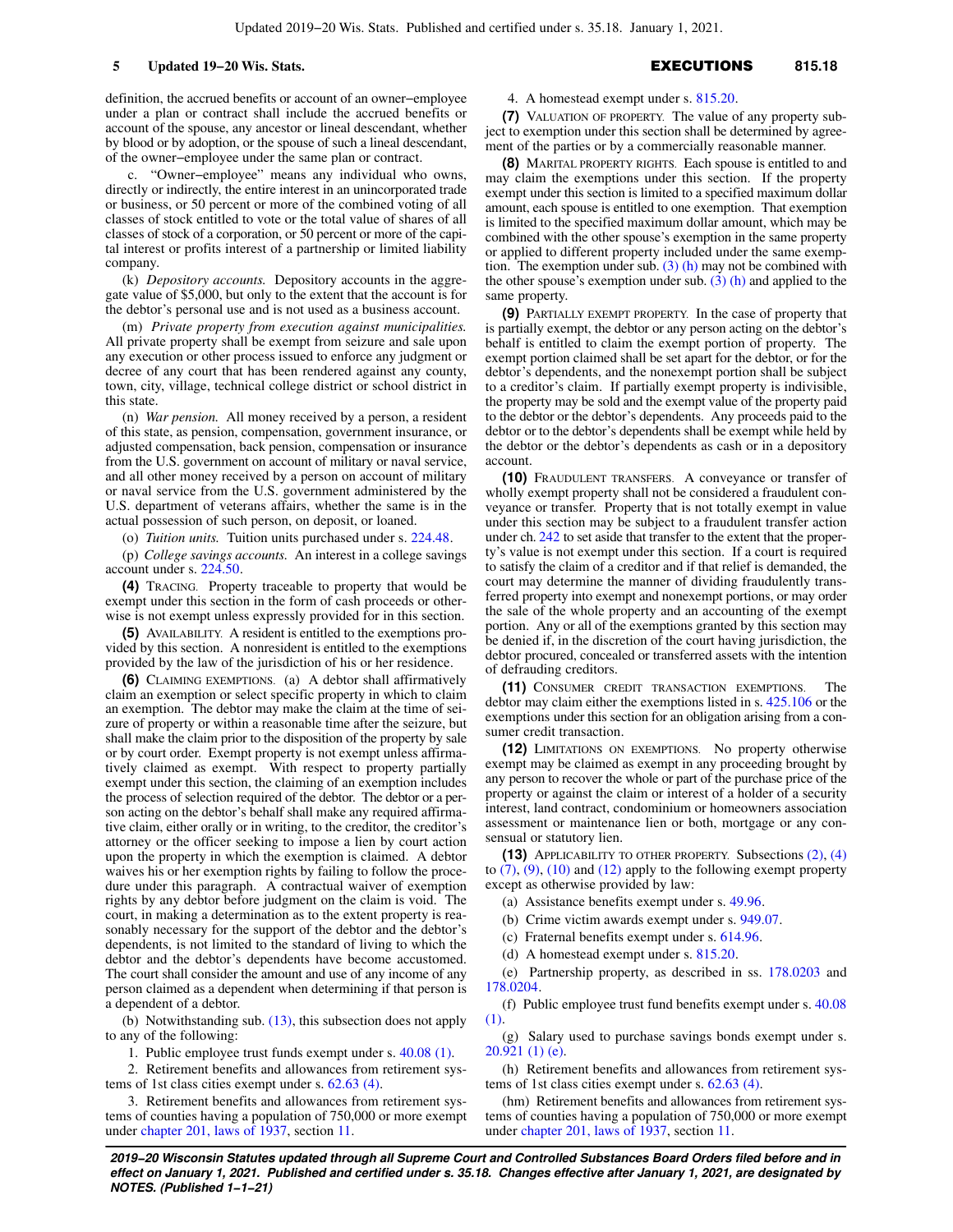#### **815.18** EXECUTIONS **Updated 19−20 Wis. Stats. 6**

(i) Tenant's lease and stock interest of a housing corporation exempt under s. [182.004 \(6\).](https://docs-preview.legis.wisconsin.gov/document/statutes/182.004(6))

(j) Unemployment insurance benefits exempt under s. [108.13.](https://docs-preview.legis.wisconsin.gov/document/statutes/108.13)

(k) Veterans benefits exempt under s.  $45.03(8)(b)$ .

**History:** [1971 c. 154,](https://docs-preview.legis.wisconsin.gov/document/acts/1971/154) [172;](https://docs-preview.legis.wisconsin.gov/document/acts/1971/172) [1971 c. 211](https://docs-preview.legis.wisconsin.gov/document/acts/1971/211) s. [126;](https://docs-preview.legis.wisconsin.gov/document/acts/1971/211,%20s.%20126) [1971 c. 229](https://docs-preview.legis.wisconsin.gov/document/acts/1971/229) s. [14](https://docs-preview.legis.wisconsin.gov/document/acts/1971/229,%20s.%2014); Sup. Ct. Order,<br>67 Wis. 2d 585, 761 (1975); [1975 c. 94](https://docs-preview.legis.wisconsin.gov/document/acts/1975/94) s. [91 \(3\)](https://docs-preview.legis.wisconsin.gov/document/acts/1975/94,%20s.%2091), (5); [1975 c. 199;](https://docs-preview.legis.wisconsin.gov/document/acts/1975/199) [1975 c. 359](https://docs-preview.legis.wisconsin.gov/document/acts/1975/359) s. [51](https://docs-preview.legis.wisconsin.gov/document/acts/1975/359,%20s.%2051);<br>Stats. 1975 s. 815.18; [1979 c. 110](https://docs-preview.legis.wisconsin.gov/document/acts/1979/110) s. [60 \(4\)](https://docs-preview.legis.wisconsin.gov/document/acts/1979/110,%20s.%2060); 1979 [1999 a. 9](https://docs-preview.legis.wisconsin.gov/document/acts/1999/9), [44;](https://docs-preview.legis.wisconsin.gov/document/acts/1999/44) [1999 a. 150](https://docs-preview.legis.wisconsin.gov/document/acts/1999/150) s. [672;](https://docs-preview.legis.wisconsin.gov/document/acts/1999/150,%20s.%20672) [1999 a. 162;](https://docs-preview.legis.wisconsin.gov/document/acts/1999/162) [2001 a. 10](https://docs-preview.legis.wisconsin.gov/document/acts/2001/10); [2003 a. 138](https://docs-preview.legis.wisconsin.gov/document/acts/2003/138), [304](https://docs-preview.legis.wisconsin.gov/document/acts/2003/304); [2005 a.](https://docs-preview.legis.wisconsin.gov/document/acts/2005/22) [22,](https://docs-preview.legis.wisconsin.gov/document/acts/2005/22) [441;](https://docs-preview.legis.wisconsin.gov/document/acts/2005/441) [2009 a. 80](https://docs-preview.legis.wisconsin.gov/document/acts/2009/80); [2011 a. 32,](https://docs-preview.legis.wisconsin.gov/document/acts/2011/32) [258;](https://docs-preview.legis.wisconsin.gov/document/acts/2011/258) [2015 a. 237](https://docs-preview.legis.wisconsin.gov/document/acts/2015/237), [295](https://docs-preview.legis.wisconsin.gov/document/acts/2015/295); [2017 a. 59;](https://docs-preview.legis.wisconsin.gov/document/acts/2017/59) [2017 a. 207](https://docs-preview.legis.wisconsin.gov/document/acts/2017/207) s. [5](https://docs-preview.legis.wisconsin.gov/document/acts/2017/207,%20s.%205).

Sub. (31) [now sub. (3) (j)] does not violate Art. I, s. 17. North Side Bank v. Gentile, [129 Wis. 2d 208,](https://docs-preview.legis.wisconsin.gov/document/courts/129%20Wis.%202d%20208) [385 N.W.2d 133](https://docs-preview.legis.wisconsin.gov/document/courts/385%20N.W.2d%20133) (1986).

So long as a debtor initially files claimed exemptions within a reasonable time after<br>seizure, and prior to disposition, nothing prohibits a debtor from amending the claim.<br>Tralmer Sales & Service, Inc. v. Erickson, 186 Wi 1994).

The presence of a beneficiary−specific exemption in s. 16.641 does not mean that the general exemption in sub. (3) (p) is ambiguous. The general exemption statute<br>is succinct and straightforward. Subsection (3) (p) applies to an account owner's<br>interest in an s. 16.641 college savings account. In re: B

An annuity does not have to comply with multiple provisions of the Internal Revenue Code (IRC) to qualify for an exemption under sub. (3) (j). "Complies with the provisions of the internal revenue code" in sub. (3) (j) 2. a. means eligibility to receive the tax deferral applicable to annuities under the IRC. Since the IRC taxes most income in one way or another, the critical issue in taxing an annuity is whether the taxpayer can benefit from deferred taxation of the implicit appreciation of the principal paid up front for the stream of later income. Accordingly, the most sensible read-<br>ing of the statute is that the exemption under sub. (3) (j) should not depend on whether<br>the annuity is taxable in accordance with the in accordance with the IRC. Wittman v. Koenig, [831 F.3d 416](https://docs-preview.legis.wisconsin.gov/document/courts/831%20F.3d%20416) (2016).

The referee did not abuse his discretion under s. 272.18 (30) (a) [now s. 815.18 (10)] in ruling that a debtor, by fraudulently concealing and transferring assets, for-feited any right to exemptions, only with respect to collection of trustee's judgment. In Re Schroeder, [356 F. Supp. 417](https://docs-preview.legis.wisconsin.gov/document/courts/356%20F.%20Supp.%20417) (1973).

Updating Wisconsin's exemption law. Ludwig and Pouros. Wis. Law. Aug. 1990.

**815.19 Levy on personal property; appraisal. (1)** Personal property shall be bound from the time it is seized. Whenever personal property is seized on attachment or execution and any part of the property is exempt therefrom and the exemption is claimed by the debtor or the debtor's spouse, the officer making the seizure shall, upon request by either of them, or may upon the officer's motion, cause the exempt property to be appraised by 2 disinterested freeholders of the county, who shall first be sworn by the officer to make a true appraisement thereof, which appraisement shall be in writing, be signed by the appraisers and be prima facie evidence of the value of the property appraised. The appraisement, together with the true inventory of all the property seized, shall be returned with the writ. The fees of the appraisers are prescribed in s. [814.72](https://docs-preview.legis.wisconsin.gov/document/statutes/814.72).

**(2)** If the property seized is an automobile which is appraised and can be sold for more than \$1,000 or if the property seized is a tractor used in farming operations which is appraised and can be sold for more than \$1,500, the officer may sell such automobile or tractor and out of the proceeds of such sale the officer shall pay to the debtor or the debtor's spouse the exempted value of such automobile or tractor. The balance of the proceeds of such sale shall be applied on the execution or attachment.

**History:** Sup. Ct. Order, 67 Wis. 2d 585, 761 (1975); [1975 c. 94](https://docs-preview.legis.wisconsin.gov/document/acts/1975/94) s. [91 \(3\)](https://docs-preview.legis.wisconsin.gov/document/acts/1975/94,%20s.%2091); [1975](https://docs-preview.legis.wisconsin.gov/document/acts/1975/199) [c. 199;](https://docs-preview.legis.wisconsin.gov/document/acts/1975/199) Stats. 1975 s. 815.19; [1979 c. 355;](https://docs-preview.legis.wisconsin.gov/document/acts/1979/355) [1981 c. 317](https://docs-preview.legis.wisconsin.gov/document/acts/1981/317); [1983 a. 186](https://docs-preview.legis.wisconsin.gov/document/acts/1983/186).

**815.195 Levy on real property; how made.** Levy of execution on real property is made by endorsing on the execution a description of the property on which the levy was made, and recording the execution, so endorsed, in the office of the register of deeds.

**History:** [1973 c. 189;](https://docs-preview.legis.wisconsin.gov/document/acts/1973/189) Sup. Ct. Order, 67 Wis. 2d 585, 761 (1975); Stats. 1975 s. 815.195; [1993 a. 301](https://docs-preview.legis.wisconsin.gov/document/acts/1993/301).

**815.20 Homestead exemption definition. (1)** An exempt homestead as defined in s. [990.01 \(14\)](https://docs-preview.legis.wisconsin.gov/document/statutes/990.01(14)) selected by a resident owner and occupied by him or her shall be exempt from execution, from the lien of every judgment, and from liability for the debts of the owner to the amount of \$75,000, except mortgages, laborers', mechanics', and purchase money liens and taxes and except as otherwise provided. The exemption shall not be impaired by temporary removal with the intention to reoccupy the premises as a homestead nor by the sale of the homestead, but shall extend to the proceeds derived from the sale to an amount not exceeding \$75,000, while held, with the intention to procure another homestead with the proceeds, for 2 years. The exemption extends to land owned by husband and wife jointly or in common or as marital property, and each spouse may claim a homestead exemption of not more than \$75,000. The exemption extends to the interest therein of tenants in common, having a homestead thereon with the consent of the cotenants, and to any estate less than a fee.

**(2)** Any owner of an exempt homestead against whom a judgment has been rendered and entered in the judgment and lien docket, and any heir, devisee, or grantee of the owner, or any mort-gagee of the homestead, may proceed under s. [806.04](https://docs-preview.legis.wisconsin.gov/document/statutes/806.04) for declaratory relief if the homestead is less than \$75,000 in value and the owner of the judgment shall fail, for 10 days after demand, to execute a recordable release of the homestead from the judgment owner's judgment lien.

**History:** [1973 c. 168](https://docs-preview.legis.wisconsin.gov/document/acts/1973/168); Sup. Ct. Order, 67 Wis. 2d 585, 761, 781 (1975); Stats. 1975 s. 815.20; [1983 a. 186](https://docs-preview.legis.wisconsin.gov/document/acts/1983/186); [1985 a. 153;](https://docs-preview.legis.wisconsin.gov/document/acts/1985/153) [1993 a. 486;](https://docs-preview.legis.wisconsin.gov/document/acts/1993/486) [1995 a. 224](https://docs-preview.legis.wisconsin.gov/document/acts/1995/224); [2009 a. 80](https://docs-preview.legis.wisconsin.gov/document/acts/2009/80).

A defendant who has moved to Michigan intending to stay there lost his Wisconsin homestead exemption. He cannot have an exemption in 2 states. Plan Credit Corp.<br>v. Swinging Singles, Inc. [54 Wis. 2d 146](https://docs-preview.legis.wisconsin.gov/document/courts/54%20Wis.%202d%20146), [194 N.W.2d 822](https://docs-preview.legis.wisconsin.gov/document/courts/194%20N.W.2d%20822) (1972).

A vendee in a land contract has an interest sufficient to sustain a homestead exemp-tion. The holder of a judgment lien is subject to a mortgage dated after the judgment. A homestead exemption does not depend on a formal claim to it. Occupancy at the time a lien attaches is sufficient. Lueptow v. Guptill, [56 Wis. 2d 396,](https://docs-preview.legis.wisconsin.gov/document/courts/56%20Wis.%202d%20396) [202 N.W.2d 255](https://docs-preview.legis.wisconsin.gov/document/courts/202%20N.W.2d%20255)  $(1972)$ .

Rental income from a rented portion of a homestead is exempt under the homestead exemption. Schwanz v. Teper, [66 Wis. 2d 157](https://docs-preview.legis.wisconsin.gov/document/courts/66%20Wis.%202d%20157), [223 N.W.2d 896](https://docs-preview.legis.wisconsin.gov/document/courts/223%20N.W.2d%20896) (1974).

Property purchased by a debtor subsequent to the docketing of a judgment and immediately occupied as a homestead becomes exempt to the extent of the statutory protection. Northern State Bank v. Toal, [69 Wis. 2d 50](https://docs-preview.legis.wisconsin.gov/document/courts/69%20Wis.%202d%2050), [230 N.W.2d 153](https://docs-preview.legis.wisconsin.gov/document/courts/230%20N.W.2d%20153) (1975).

The homestead exemption may arise in a partition action. Reckner v. Reckner, [105](https://docs-preview.legis.wisconsin.gov/document/courts/105%20Wis.%202d%20425) [Wis. 2d 425,](https://docs-preview.legis.wisconsin.gov/document/courts/105%20Wis.%202d%20425) [314 N.W.2d 159](https://docs-preview.legis.wisconsin.gov/document/courts/314%20N.W.2d%20159) (Ct. App. 1981).

Homestead rights are no greater than the underlying property rights when those property rights have been limited by the owners themselves. Master Lock Credit Union v. Rayford, [119 Wis. 2d 301](https://docs-preview.legis.wisconsin.gov/document/courts/119%20Wis.%202d%20301), [349 N.W.2d 737](https://docs-preview.legis.wisconsin.gov/document/courts/349%20N.W.2d%20737) (Ct. App. 1984).

Owners who permanently remove themselves from a home that is for sale with the intent of using the proceeds to procure another home are entitled to a homestead exemption in the sale proceeds. Moore v. Krueger, [179 Wis. 2d 449](https://docs-preview.legis.wisconsin.gov/document/courts/179%20Wis.%202d%20449), [507 N.W.2d 155](https://docs-preview.legis.wisconsin.gov/document/courts/507%20N.W.2d%20155) (Ct. App. 1993).

Because a judgment lien was subject to the homestead exemption while a federal tax lien was not, the operation of the homestead exemption effectively subordinated the otherwise superior judgment lien to the status of a junior lien, which was dis-<br>charged by operation of federal law by the execution of the IRS's quitclaim deed after<br>judicial sale. CVW, Ltd. v. Stress, [230 Wis. 2d 450](https://docs-preview.legis.wisconsin.gov/document/courts/230%20Wis.%202d%20450) [99−0252.](https://docs-preview.legis.wisconsin.gov/document/wicourtofappeals/99-0252)

When equity in a homestead exceeds \$40,000, the homestead is partially exempt, and a docketed judgment is a lien upon the debtor's equity in excess of the \$40,000. If a debtor has less than \$40,000 in equity, the homestead is fully exempt, and the debtor has no interest to which a judgment lien may attach. Accordingly a debtor− seller can give clear title to the purchaser of fully exempt property. Rumage v. Gull-berg, [2000 WI 53](https://docs-preview.legis.wisconsin.gov/document/courts/2000%20WI%2053), [235 Wis. 2d 279,](https://docs-preview.legis.wisconsin.gov/document/courts/235%20Wis.%202d%20279) [611 N.W.2d 458](https://docs-preview.legis.wisconsin.gov/document/courts/611%20N.W.2d%20458), [98−1276](https://docs-preview.legis.wisconsin.gov/document/wisupremecourt/98-1276).

An in−court oral stipulation could create a mortgage interest in property, but under s. 706.02 (1) (f), a homestead conveyance must bear the conveyor's signatures. Because the stipulation lacked signatures, it was not a mortgage that could defeat the homestead exemption under sub. (1). Equitable Bank, S.S.B. v. Chabron, [2000 WI](https://docs-preview.legis.wisconsin.gov/document/courts/2000%20WI%20App%20210)<br>[App 210](https://docs-preview.legis.wisconsin.gov/document/courts/2000%20WI%20App%20210), [238 Wis. 2d 708,](https://docs-preview.legis.wisconsin.gov/document/courts/238%20Wis.%202d%20708) [618 N.W.2d 262,](https://docs-preview.legis.wisconsin.gov/document/courts/618%20N.W.2d%20262) [99−2639.](https://docs-preview.legis.wisconsin.gov/document/wicourtofappeals/99-2639)<br>A homestead created and maintained with stolen or embezzled property, or by the

wrongful appropriation of property rightly belonging to others, is not protected by the<br>homestead exemption. Estate of Paulman v. Pemberton, [2001 WI App 164,](https://docs-preview.legis.wisconsin.gov/document/courts/2001%20WI%20App%20164) [246 Wis.](https://docs-preview.legis.wisconsin.gov/document/courts/246%20Wis.%202d%20909)<br>[2d 909](https://docs-preview.legis.wisconsin.gov/document/courts/246%20Wis.%202d%20909), [633 N.W.2d 715,](https://docs-preview.legis.wisconsin.gov/document/courts/633%20N.W.2d%20715) [98−3021](https://docs-preview.legis.wisconsin.gov/document/wicourtofappeals/98-3021).

Although debts were contracted prior to the effective date of an increase in the homestead exemption, the debtors were entitled to higher the exemption. Matter of Zahn, [605 F. 2d 323](https://docs-preview.legis.wisconsin.gov/document/courts/605%20F.%202d%20323) (1979).

The homestead exemption is void under the supremacy clause of the U.S. constitution to the extent that it impedes a federal court restitution order. U.S. v. Lampier, [89](https://docs-preview.legis.wisconsin.gov/document/courts/89%20F.3d%201316) [F.3d 1316](https://docs-preview.legis.wisconsin.gov/document/courts/89%20F.3d%201316) (1996).

Establishment and abandonment of a Wisconsin homestead. Kreitler, 1973 WLR 876.

Judgment lien claimants' rights against homestead exemption interests: An equitable distribution of mortgage foreclosure sale proceeds. 1981 WLR 697.

**815.205 Certain property of spouse exempt from execution.** (1) Property described in s. [806.15 \(4\) \(intro.\)](https://docs-preview.legis.wisconsin.gov/document/statutes/806.15(4)(intro.)) is exempt from execution on a judgment lien that attaches to that property under s. [806.15 \(4\) \(b\)](https://docs-preview.legis.wisconsin.gov/document/statutes/806.15(4)(b)) if the property is not available under s. [766.55](https://docs-preview.legis.wisconsin.gov/document/statutes/766.55) to satisfy the obligation for which the judgment was rendered.

**(2)** (a) If execution is issued in connection with the enforcement of a judgment lien on property that is exempt under sub. [\(1\)](https://docs-preview.legis.wisconsin.gov/document/statutes/815.205(1)) from execution on the judgment lien, a person with an ownership interest in the property other than the judgment debtor may, at any time before the sale of the property, notify the officer making the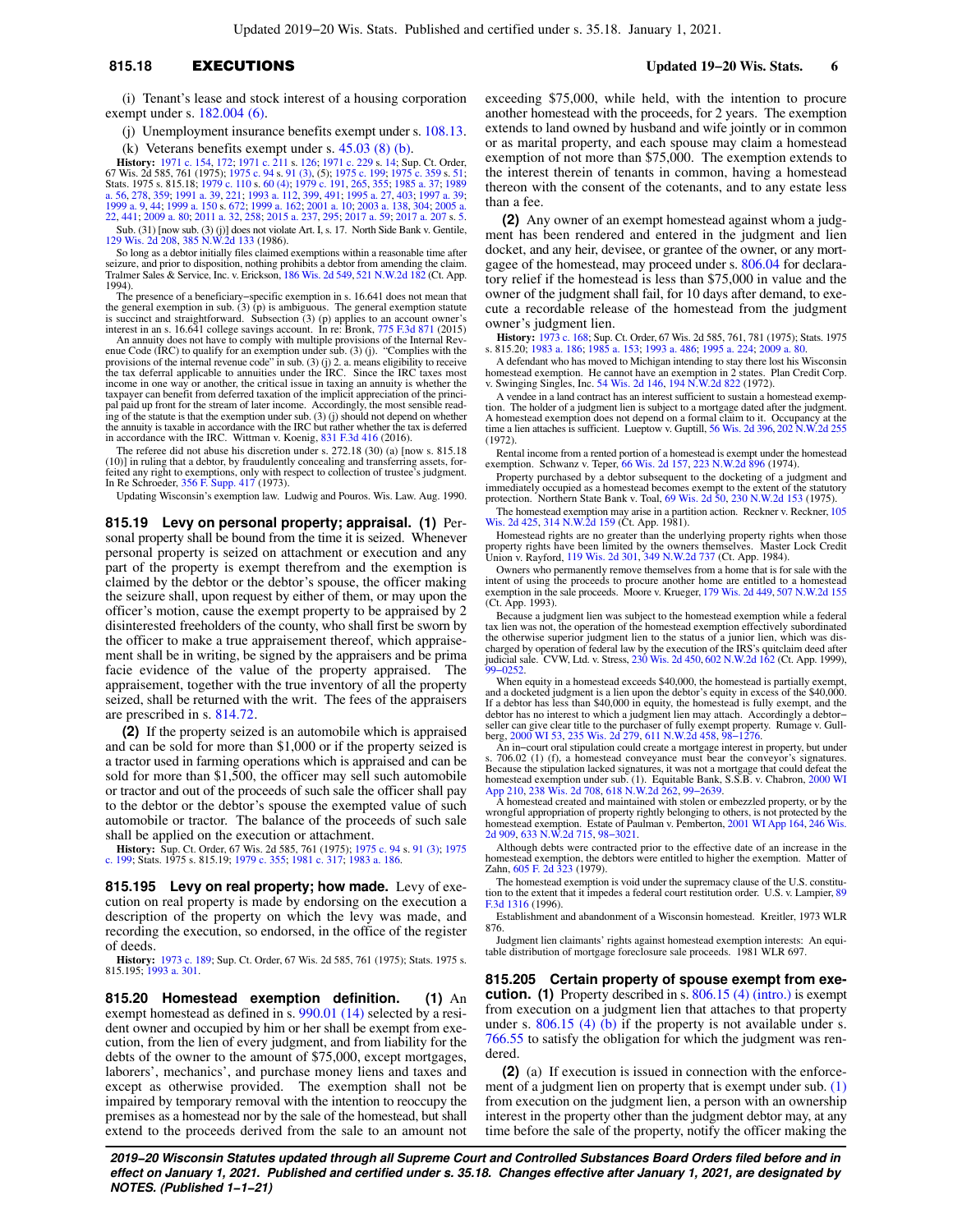levy that the property is exempt from execution. The person making the notification of the exemption shall provide the officer with a description of the property.

(b) If notification is made under par. [\(a\)](https://docs-preview.legis.wisconsin.gov/document/statutes/815.205(2)(a)), sale of the property is stayed if, within 5 days after the notification, demand on the owner of the judgment is made by a person with an ownership interest in the property other than the judgment debtor for a recordable release of the property from the judgment. If within 5 days after the demand the owner of the judgment fails to execute the recordable release, the stay on the sale of the property continues if a person with an ownership interest in the property other than the judgment debtor commences an action under s. [806.04](https://docs-preview.legis.wisconsin.gov/document/statutes/806.04) for declaratory relief within 15 days after the demand was made. The stay on the sale of the property continues until the court deter-mines whether the property is exempt under sub. [\(1\)](https://docs-preview.legis.wisconsin.gov/document/statutes/815.205(1)). If no action under s. [806.04](https://docs-preview.legis.wisconsin.gov/document/statutes/806.04) is commenced within the required period, the stay lapses on the expiration of the required period.

(c) If the sale of property is stayed under this subsection, no additional stay on the sale of that property is available under this subsection, regardless of whether the additional stay is sought by the person who initially gave notice under par.  $(a)$  or by any other person with an ownership interest in the property.

**History:** [1991 a. 301](https://docs-preview.legis.wisconsin.gov/document/acts/1991/301).

**NOTE: [1991 Wis. Act 301](https://docs-preview.legis.wisconsin.gov/document/acts/1991/301) contains extensive legislative council notes.**

**815.21 Homestead, how set apart after levy. (1)** Whenever a levy shall be made upon lands of any person, the landowner may notify the officer making such levy, at any time before the sale, that the landowner claims an exempt homestead in such lands, giving a description thereof, and the landowner's estimate of the value thereof; and the remainder alone shall be subject to sale under such levy, unless the plaintiff in the execution shall deny the right to such exemption or be dissatisfied with the quantity or estimate of the value of the land selected.

**(2)** If such plaintiff is dissatisfied with the quantity selected or the estimate of the value thereof, the officer shall cause such lands to be surveyed, beginning at a point to be designated by the owner and set off in compact form. After the lands are surveyed and set off, if in the opinion of the plaintiff, the same shall be of greater value than \$75,000, the officer may still advertise and sell the premises so set off, and out of the proceeds of such sale pay to the exempt homestead claimant the sum of \$75,000 and apply the balance of the proceeds of such sale on the execution; but no sale shall be made in the case last mentioned unless a greater sum than \$75,000 is paid for said premises. The expenses of such survey and sale shall be collected on the execution if the owner claimed as the owner's homestead a greater quantity of land or land of greater value than the owner was entitled to; otherwise such expenses shall be borne by the plaintiff.

**(3)** If such survey be made the land not exempt shall be sold, but if any person shall neglect or refuse to select the person's exempt homestead and notify such officer, such officer shall, upon request of the plaintiff, and may without such request, give notice to such person that at a time and place to be therein named such officer will survey and locate the exempt homestead; and unless such person shall on or before the time so fixed select such exempt homestead, such officer shall survey and locate and set the same off in a compact form. If the owner after such notice selects the owner's exempt homestead, this section shall apply the same as if the owner had selected it before such notice.

**(4)** A homestead so selected and set apart by such officer shall be the exempt homestead of such person. The costs of such notice and survey shall be collected upon the execution. A failure of the officer to set apart such homestead shall affect such levy, only as to such homestead; and the failure of such person to select that person's homestead shall not impair that person's right thereto, but only that person's right to select the same when such selection is lawfully made by such officer. After such homestead is thus set off by such officer, if, in the officer's opinion or in the opinion of the plaintiff, the premises are of greater value than \$75,000 the officer may sell the same as where the owner makes the selection.

**(5)** If the land claimed as an exempt homestead exceeds in value \$75,000, the officer shall not be bound to set off any portion thereof but may sell the same, unless the debtor shall make the debtor's selection of such a portion thereof as shall not exceed \$75,000 in value.

**History:** [1973 c. 168](https://docs-preview.legis.wisconsin.gov/document/acts/1973/168); Sup. Ct. Order, 67 Wis. 2d 585, 761 (1975); Stats. 1975 s. 815.21; [1985 a. 153;](https://docs-preview.legis.wisconsin.gov/document/acts/1985/153) [1993 a. 486;](https://docs-preview.legis.wisconsin.gov/document/acts/1993/486) [2009 a. 80.](https://docs-preview.legis.wisconsin.gov/document/acts/2009/80)

There is a strong public policy to protect the homestead exemption, even in the face of inaction. Sub. (1) provides that when there is a levy upon the lands of any person,<br>that person can claim a homestead exemption at any time before sale. Anchor Sav-<br>ings & Loan Association v. Week, [62 Wis. 2d 169](https://docs-preview.legis.wisconsin.gov/document/courts/62%20Wis.%202d%20169), 213 N

**815.24 Indemnity may be required.** If there is any reasonable doubt as to the ownership of the property or as to its liability to be taken on the execution the officer may require sufficient security to indemnify the officer for levying upon such property.

**History:** Sup. Ct. Order, 67 Wis. 2d 585, 761 (1975); Stats. 1975 s. 815.24; [1993](https://docs-preview.legis.wisconsin.gov/document/acts/1993/486) [a. 486](https://docs-preview.legis.wisconsin.gov/document/acts/1993/486).

The term "reasonable" requires that the officer provide a reason for requiring secu-rity. Ter Maat v. Barnett, [156 Wis. 2d 737](https://docs-preview.legis.wisconsin.gov/document/courts/156%20Wis.%202d%20737), [457 N.W.2d 551](https://docs-preview.legis.wisconsin.gov/document/courts/457%20N.W.2d%20551) (Ct. App. 1990).

**815.25 Money applied; negotiable instruments sold.** Upon executions against property the officer shall levy upon any current money of the United States and shall pay and return the same without exposing it for sale, and the officer may also levy upon and sell any evidences of debt circulated as money, or a bond or other instrument for the payment of money which is negotiable or payable to the bearer or holder.

**History:** Sup. Ct. Order, 67 Wis. 2d 585, 761 (1975); Stats. 1975 s. 815.25; [1993](https://docs-preview.legis.wisconsin.gov/document/acts/1993/486) [a. 486](https://docs-preview.legis.wisconsin.gov/document/acts/1993/486).

**815.26 Equities sold.** When personal property is subject to a security interest, the right and interest of the debtor in such property may be sold on execution against the debtor, subject to the rights, if any, of the secured party.

**History:** Sup. Ct. Order, 67 Wis. 2d 585, 761 (1975); Stats. 1975 s. 815.26; [1993](https://docs-preview.legis.wisconsin.gov/document/acts/1993/486) [a. 486](https://docs-preview.legis.wisconsin.gov/document/acts/1993/486).

**815.29 Notice of sale of personal property, manner, adjournment.** (1) No execution sale of personal property shall be made unless 20 days previous notice of such sale has been given by posting a notice thereof in one public place of the town or municipality where such sale is to be had and, if the county where such sale is to be had maintains a website, by posting a notice on the website. If the town or municipality where such sale is to be had maintains a website, the town or municipality may also post a notice on its website. The notice shall specify the time and place of sale but when any property seized is likely to perish or depreciate in value before the expiration of the 20 days the court or a judge may order the same to be sold in such manner and upon such terms as the best interests of the parties demand. Every such sale shall be made at auction between the hours of 9 a.m. and 5 p.m. and no property shall be sold unless it is in view of those attending the sale, except as provided in ss. [71.91 \(5\) \(c\) 2.](https://docs-preview.legis.wisconsin.gov/document/statutes/71.91(5)(c)2.) and [108.22 \(3\) \(b\)](https://docs-preview.legis.wisconsin.gov/document/statutes/108.22(3)(b)) and in the case of the sale of the interest of the judgment debtor in property in the possession of a secured party. It shall be offered for sale in such lots and parcels as is calculated to bring the highest price.

**(2)** Such sale may be adjourned as provided in s. [815.31](https://docs-preview.legis.wisconsin.gov/document/statutes/815.31) for sale of real estate.

**History:** Sup. Ct. Order, 67 Wis. 2d 585, 761, 781 (1975); Stats. 1975 s. 815.29; [2009 a. 325;](https://docs-preview.legis.wisconsin.gov/document/acts/2009/325) [2015 a. 55](https://docs-preview.legis.wisconsin.gov/document/acts/2015/55); [2017 a. 157;](https://docs-preview.legis.wisconsin.gov/document/acts/2017/157) [2017 a. 365](https://docs-preview.legis.wisconsin.gov/document/acts/2017/365) s. [112.](https://docs-preview.legis.wisconsin.gov/document/acts/2017/365,%20s.%20112)

**815.31 Notice of sale of realty; manner; adjournment. (1)** The time and place of holding any sale of real estate on execution shall be publicly advertised by posting a written notice describing the real estate to be sold with reasonable certainty in one public place in the town or municipality where such real estate is to be sold and, if the county where such real estate is to be sold maintains a website, by posting a notice on the website, at least 3 weeks prior to the date of sale; and also in one public place of the town or municipality in which the real estate is situated, if it is not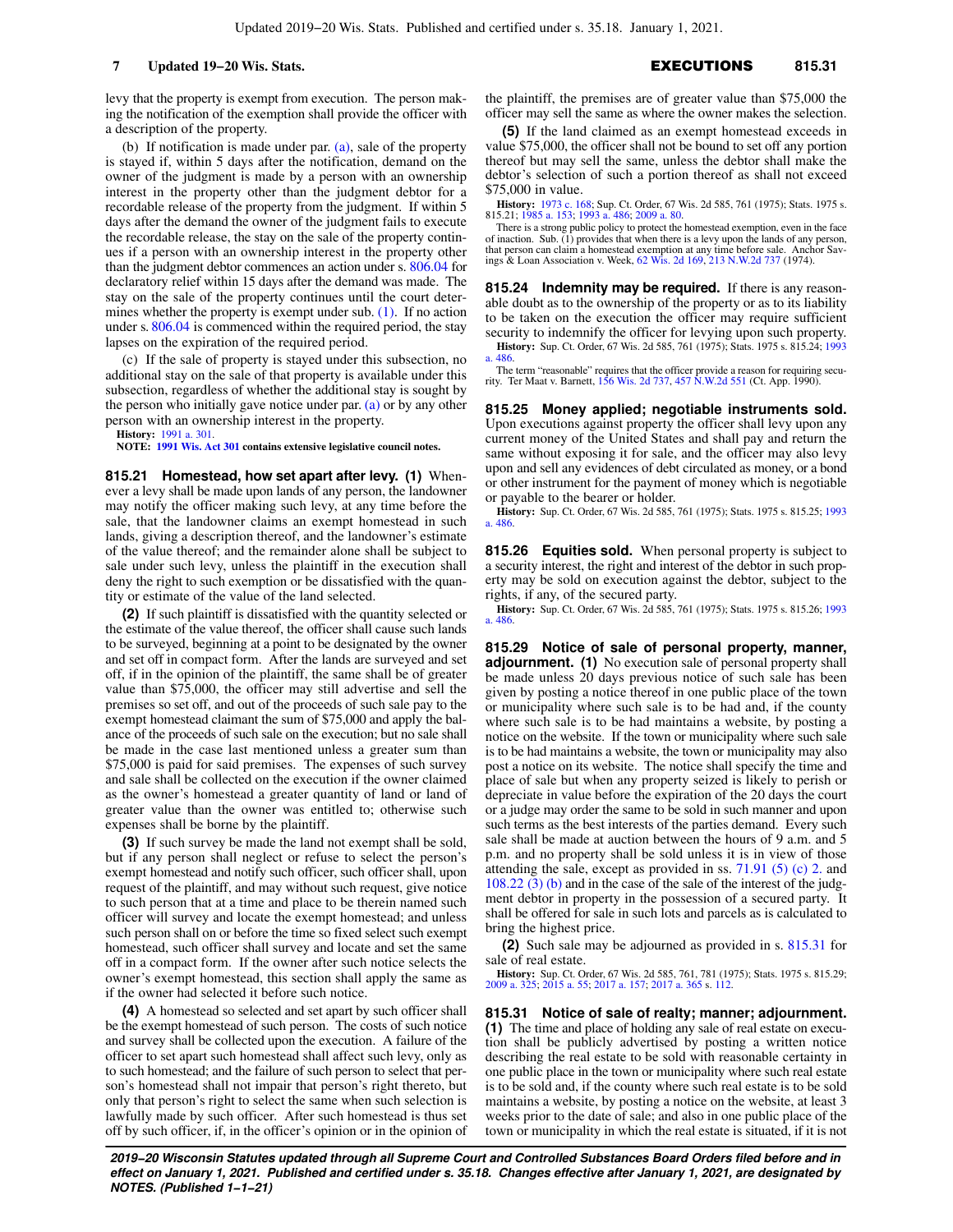### **815.31** EXECUTIONS **Updated 19−20 Wis. Stats. 8**

in the town or municipality where the sale is to be held and, if the county where such real estate is situated maintains a website, also posting a notice on the website. If the town or municipality where such real estate is situated or is to be sold maintains a website, the town or municipality may also post a notice on its website.

**(2)** A copy of the notice of sale shall be printed each week for 3 successive weeks in a newspaper of the county prior to the date of sale.

**(3)** If there be no newspaper published in the county and the premises are not occupied by any person against whom the execution is issued or by some person holding as tenant or purchaser under the person against whom the execution is issued, such notice shall be so published in a paper printed at Madison.

**(4)** The court, or a judge, upon application of the party issuing the execution shall direct, by order, the newspaper in which the publication of the notice is to be made.

**(5)** If at the time appointed for any such sale the sheriff considers it in the interest of all persons concerned, the sheriff may adjourn the sale from time to time, not exceeding in all 3 months. In case of such adjournment public notice thereof shall be given at the time and place fixed for the sale. If the adjournment shall be for more than one day further notice shall be given by posting or publishing the same, or both, as the time and circumstances may admit.

**(6)** Every sale shall be at auction between 9 o'clock in the forenoon and 5 o'clock in the afternoon.

**History:** [1973 c. 189;](https://docs-preview.legis.wisconsin.gov/document/acts/1973/189) Sup. Ct. Order, 67 Wis. 2d 585, 761 (1975); Stats. 1975 s. 815.31; [1993 a. 486;](https://docs-preview.legis.wisconsin.gov/document/acts/1993/486) [2009 a. 325](https://docs-preview.legis.wisconsin.gov/document/acts/2009/325); [2011 a. 136;](https://docs-preview.legis.wisconsin.gov/document/acts/2011/136) [2017 a. 365](https://docs-preview.legis.wisconsin.gov/document/acts/2017/365) s. [112.](https://docs-preview.legis.wisconsin.gov/document/acts/2017/365,%20s.%20112)

**815.33 Execution; sale in parcels; limitation.** When real estate offered for sale on execution consists of several lots, tracts or parcels they shall be separately offered for sale; and if any person claiming to be the owner of any of such lots or parcels or an interest or estate therein or claiming to be entitled to redeem the same shall require it to be offered for sale separately, the sheriff shall offer the same for sale accordingly. No more shall be sold than shall appear necessary to satisfy the execution.

**History:** Sup. Ct. Order, 67 Wis. 2d 585, 761 (1975); Stats. 1975 s. 815.33.

**815.34 Execution sale without notice.** Any officer who shall sell real estate upon execution without having given the previous notices directed by s. [815.31](https://docs-preview.legis.wisconsin.gov/document/statutes/815.31), or otherwise than in the manner prescribed by law, shall be liable to the party injured in the sum of \$1,000 damage and also for the actual damages sustained.

**History:** Sup. Ct. Order, 67 Wis. 2d 585, 761, 781 (1975); Stats. 1975 s. 815.34.

**815.35 Execution; taking down notice.** If any person shall take down or deface any notice of a sale upon execution put up by any officer, previous to the day of sale therein specified, unless upon satisfaction of the execution or upon the consent of the parties to the action, such person shall be liable to the party suing out such execution in the sum of \$50.

**History:** Sup. Ct. Order, 67 Wis. 2d 585, 761 (1975); Stats. 1975 s. 815.35.

**815.36 Execution sale, want of notice, when immaterial.** The omission of any officer to give the notice of execution sale required or the taking down or defacing of any such notice shall not affect the validity of any sale made to a purchaser in good faith, without notice of any such omission or offense.

**History:** Sup. Ct. Order, 67 Wis. 2d 585, 761 (1975); Stats. 1975 s. 815.36.

**815.37 Execution sale; officer not to purchase.** The officer to whom any execution shall be directed and the officer's deputy holding any execution and conducting any sale in pursuance thereof shall not, directly or indirectly, purchase any property at such sale; and every purchase made by such officer or deputy, or to the officer's or deputy's use, shall be void.

**History:** Sup. Ct. Order, 67 Wis. 2d 585, 761 (1975); Stats. 1975 s. 815.37; [1993](https://docs-preview.legis.wisconsin.gov/document/acts/1993/486) [a. 486.](https://docs-preview.legis.wisconsin.gov/document/acts/1993/486)

**815.38 Execution, certificate of sale, recording. (1)** Upon the sale of real estate on execution the officer making the same shall make out and subscribe duplicate certificates of

such sale containing a particular description of the premises sold; the price bid for each distinct lot or parcel; the whole consideration money paid; and the time when such sale will become absolute and the purchaser will be entitled to a conveyance pursuant to law and shall record one of the duplicate certificates within 10 days after the sale in the office of the register of deeds and shall deliver the other to the purchaser. If there are 2 or more purchasers a certificate shall be delivered to each.

**(2)** Promptly following every execution sale the sheriff shall return the execution into court and record with it a detailed report of his or her doings upon the execution.

**History:** Sup. Ct. Order, 67 Wis. 2d 585, 761 (1975); Stats. 1975 s. 815.38; [1993](https://docs-preview.legis.wisconsin.gov/document/acts/1993/301) [a. 301](https://docs-preview.legis.wisconsin.gov/document/acts/1993/301).

**Cross−references:** See s. [59.32 \(2\)](https://docs-preview.legis.wisconsin.gov/document/statutes/59.32(2)) for provision that sheriff is to collect his fees on execution in the same manner as the sum collected under the writ.

**815.39 Execution sale; redemption of real estate. (1)** Except as provided in sub. [\(2\)](https://docs-preview.legis.wisconsin.gov/document/statutes/815.39(2)), within one year after an execution sale the real estate sold, or any lot, tract or portion that was separately sold, may be redeemed by the payment to the purchaser, to the purchaser's personal representatives or assigns, or to the sheriff of the county where the real estate is situated, for the use of such purchaser, of the sum paid on the sale thereof, together with the interest from the time of the sale.

**(2)** If an execution sale is for a lien filed under s. [823.23 \(5\),](https://docs-preview.legis.wisconsin.gov/document/statutes/823.23(5)) the period of redemption under sub.  $(1)$  is 2 months.

**History:** Sup. Ct. Order, 67 Wis. 2d 585, 761 (1975); Stats. 1975 s. 815.39; [1993](https://docs-preview.legis.wisconsin.gov/document/acts/1993/486) [a. 486](https://docs-preview.legis.wisconsin.gov/document/acts/1993/486); [2001 a. 86](https://docs-preview.legis.wisconsin.gov/document/acts/2001/86).

**815.40 Execution sale; who may redeem. (1)** Redemption from execution sale of real estate may be made by a person whose right and title was sold or, if the person is dead, by the person's devisee of the premises sold, and if the same shall not have been devised, by the deceased's heirs; or, by any grantee of such person who shall have acquired an absolute title to the premises sold, or to any lot, parcel or portion separately sold.

**(2)** Any such heir or devisee or grantee who shall have acquired an absolute title to a portion of the estate sold or a portion of any lot, tract or parcel that shall have been separately sold may redeem the portion on the same terms and in the same manner as if the heir, devisee or grantee were grantee of the whole lot or parcel, and shall have the same remedy to enforce contributions from those who shall own the residue thereof as if the sum required to be paid by the heir, devisee or grantee to effect such redemption had been collected by a sale of the portion belonging to such grantee, heir or devisee.

**(3)** If there be joint tenants or tenants in common in premises sold each tenant may redeem the share or interest belonging to that tenant by paying to the purchaser or officer, a sum that will bear the same proportion to the whole sum bid therefor as the redeemed share bears to the whole number of shares in such premises together with the interest.

**History:** Sup. Ct. Order, 67 Wis. 2d 585, 761 (1975); Stats. 1975 s. 815.40; [1993](https://docs-preview.legis.wisconsin.gov/document/acts/1993/486) [a. 486](https://docs-preview.legis.wisconsin.gov/document/acts/1993/486).

**815.43 Execution sale; redemption makes sale void.** Upon redemption of any real estate sold on execution, the sale of the premises redeemed and the certificates of such sale, so far as they relate thereto, shall be null and void.

**History:** Sup. Ct. Order, 67 Wis. 2d 585, 761 (1975); Stats. 1975 s. 815.43.

815.44 Execution; purchaser's interest. (1) WHO MAY ACQUIRE. In case the premises sold on execution or any part of them are not redeemed within the year prescribed by ss. [815.39 \(1\)](https://docs-preview.legis.wisconsin.gov/document/statutes/815.39(1)) and [815.40](https://docs-preview.legis.wisconsin.gov/document/statutes/815.40) then the interest of the purchaser may be acquired within 3 months after the expiration of the redemption period by the persons and on the terms prescribed in this section.

**(2)** CREDITORS, MORTGAGEES, INTEREST. Any creditor of the person against whom such execution issued having a judgment or a recorded mortgage which is a lien upon the premises sold, or upon any lot or parcel or portion separately sold, may within fifteen months from the time of such sale by paying the sum paid on the sale thereof, together with interest from the time of such sale,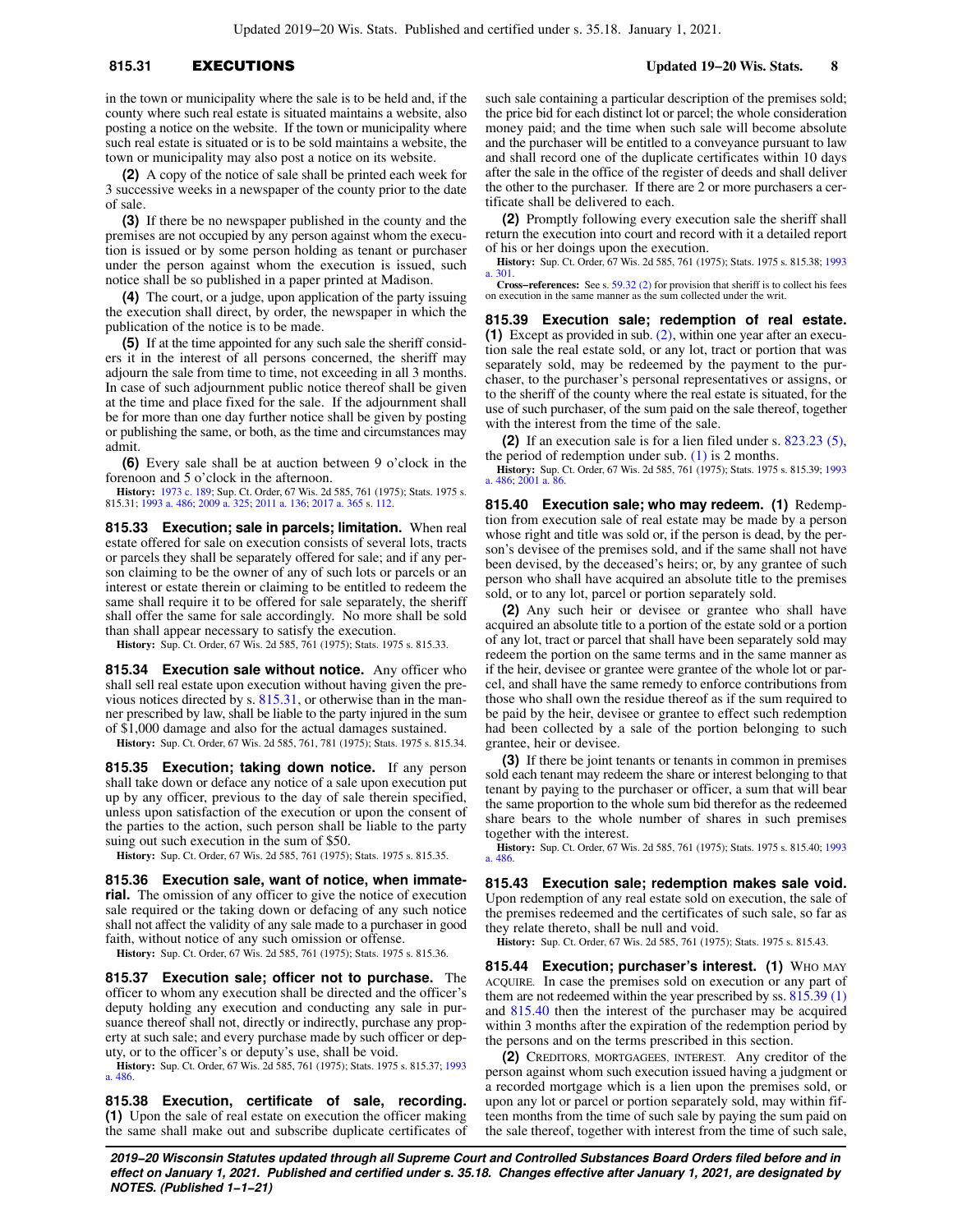thereby acquire all the rights of the original purchaser, subject to be defeated in the manner mentioned in s. [815.48](https://docs-preview.legis.wisconsin.gov/document/statutes/815.48).

**(3)** SALES OF UNDIVIDED INTERESTS. Any owner of such judgment or mortgage which is a lien upon any undivided share or interest in any real estate sold under execution, may, within the same time, on the same terms and in the same manner, acquire the title of the original purchaser to such share or interest by paying such part of the whole purchase money of such real estate as shall be in a just proportion to the amount of such share or interest.

**History:** Sup. Ct. Order, 67 Wis. 2d 585, 761, 781 (1975); Stats. 1975 s. 815.44; [1997 a. 254;](https://docs-preview.legis.wisconsin.gov/document/acts/1997/254) [2001 a. 86.](https://docs-preview.legis.wisconsin.gov/document/acts/2001/86)

**815.48 Execution sale; creditors may acquire title of preceding creditor.** Whenever any creditor shall acquire the title of the original purchaser, pursuant to s. [815.44,](https://docs-preview.legis.wisconsin.gov/document/statutes/815.44) any other creditor who might have acquired such title may become a purchaser thereof from the first creditor who acquired the same upon the following conditions:

**(1)** By paying to such first creditor, the first creditor's personal representatives or assigns the sum which the first creditor paid to acquire such title, together with interest thereon from the time of the first creditor's payment.

**(2)** If the judgment or mortgage by virtue of which the first creditor acquired the title of the original purchaser be prior to the judgment or mortgage of such 2nd creditor and is still a lien as to such 2nd creditor the 2nd creditor shall also pay to such first creditor the amount due on the first creditor's judgment or mortgage.

**(3)** In the same manner any third or other creditor who might have acquired the title of the original purchaser may become a purchaser thereof from the second, third or other creditor who may have become such purchaser from any other creditor, upon the terms and conditions before specified in this section.

**(4)** If the original purchaser of any premises shall also be a creditor of the defendant against whom the execution issued, and as such might acquire the title of any purchaser according to the preceding provisions, the original purchaser may avail himself or herself of his or her judgment or mortgage, in the manner and on the terms prescribed, to acquire the title which any creditor may have obtained.

**(5)** But the judgment creditor, under whose execution the real estate was sold cannot acquire the title of the original purchaser or of any creditor to the premises so sold by virtue of the judgment on which such execution issued.

**History:** Sup. Ct. Order, 67 Wis. 2d 585, 761, 781 (1975); Stats. 1975 s. 815.48; [1993 a. 486.](https://docs-preview.legis.wisconsin.gov/document/acts/1993/486)

**815.52 Payment on acquisition of purchaser's or creditor's interest.** The sums required to be paid to acquire the title of the original purchaser at the execution sale or to become a purchaser from any creditor may be paid to such purchaser or creditor, to the purchaser's or creditor's representative or assigns or to the then sheriff of the county where the real estate is situated; upon such payment being made the title of the original purchaser shall be thereby transferred to the creditor acquiring the same and from such creditor to any other creditor becoming a purchaser thereof.

**History:** Sup. Ct. Order, 67 Wis. 2d 585, 761 (1975); Stats. 1975 s. 815.52; [1993](https://docs-preview.legis.wisconsin.gov/document/acts/1993/486) [a. 486.](https://docs-preview.legis.wisconsin.gov/document/acts/1993/486)

**815.53 Execution sale; evidences of right of creditor to acquire title.** To entitle any creditor to acquire the title of the original purchaser on the execution sale or to become a purchaser from any other creditor, the creditor shall exhibit to such purchaser or other creditor or to the sheriff the following evidences of the creditor's right:

**(1)** A certified copy of the creditor's judgment or of the record of the creditor's mortgage.

**(2)** A certified copy of all assignments of such judgment or mortgage which are necessary to establish the creditor's claim.

**(3)** A certified copy of the creditor's letters testamentary or other letters authorizing the administration of the decedent's estate, in the case of a personal representative.

**(4)** An affidavit of such creditor or his or her attorney, or agent stating the sum due on such judgment or the sum owing on such mortgage at the time of claiming such right to purchase. Within 3 days after making such acquisition such creditor shall record such evidences of his or her right in the office of the register of deeds of the county where the original certificate of sale is filed. **History:** Sup. Ct. Order, 67 Wis. 2d 585, 761 (1975); Stats. 1975 s. 815.53; [1993](https://docs-preview.legis.wisconsin.gov/document/acts/1993/301) [a. 301](https://docs-preview.legis.wisconsin.gov/document/acts/1993/301), [486](https://docs-preview.legis.wisconsin.gov/document/acts/1993/486); [1995 a. 224;](https://docs-preview.legis.wisconsin.gov/document/acts/1995/224) [2001 a. 102.](https://docs-preview.legis.wisconsin.gov/document/acts/2001/102)

**815.54 Execution sale, title when divested, action for injury to premises.** The right and title of the person against whom the execution was issued, to any real estate which shall be sold thereby, shall not be divested by such sale until the expiration of fifteen months from the time of sale; and if such real estate shall not have been redeemed and a deed shall be executed in pursuance of a sale the grantee shall be vested with the legal estate from the time of the sale for the purpose of an action for an injury to such real estate.

**History:** Sup. Ct. Order, 67 Wis. 2d 585, 761 (1975); Stats. 1975 s. 815.54.

**815.55 Execution sale; deed when to issue; limitation.** If after the expiration of 15 months from the time of the sale of any real estate upon execution any part of the premises sold shall remain unredeemed, the sheriff of the county in which the real estate is situated shall, on demand, execute a deed for the unredeemed premises to the person entitled to the deed. The deed shall convey all of the right, title and interest which was sold upon the execution, except that no deed shall be issued after 20 years from the date of the sale.

**History:** Sup. Ct. Order, 67 Wis. 2d 585, 761 (1975); Stats. 1975 s. 815.55; [1997](https://docs-preview.legis.wisconsin.gov/document/acts/1997/254) [a. 254](https://docs-preview.legis.wisconsin.gov/document/acts/1997/254).

**815.56 Sheriff's deed; grantee if purchaser dead.** If the person who would be entitled to a deed of real estate sold on execution dies before the delivery of that deed, the sheriff shall execute a deed to the decedent's personal representative who shall either hold the real estate in trust for the use of the heirs or devisees of the decedent, subject to the surviving spouse's right to elect under s. [861.02 \(1\)](https://docs-preview.legis.wisconsin.gov/document/statutes/861.02(1)), or sell the real estate for the payment of debts in the same manner as lands owned by the decedent.

**History:** Sup. Ct. Order, 67 Wis. 2d 585, 761 (1975); [1975 c. 94](https://docs-preview.legis.wisconsin.gov/document/acts/1975/94) s. [91 \(5\);](https://docs-preview.legis.wisconsin.gov/document/acts/1975/94,%20s.%2091) [1975](https://docs-preview.legis.wisconsin.gov/document/acts/1975/199) [c. 199;](https://docs-preview.legis.wisconsin.gov/document/acts/1975/199) Stats. 1975 s. 815.56; [1983 a. 186;](https://docs-preview.legis.wisconsin.gov/document/acts/1983/186) [1985 a. 37;](https://docs-preview.legis.wisconsin.gov/document/acts/1985/37) [1987 a. 393](https://docs-preview.legis.wisconsin.gov/document/acts/1987/393) s. [53;](https://docs-preview.legis.wisconsin.gov/document/acts/1987/393,%20s.%2053) [1997 a. 188](https://docs-preview.legis.wisconsin.gov/document/acts/1997/188); [2001 a. 102.](https://docs-preview.legis.wisconsin.gov/document/acts/2001/102)

**815.57 Sheriff's deed, recovery of purchase price on eviction.** If the purchaser of real estate sold on execution, the purchaser's heirs or assigns shall be evicted from such real estate, or if in an action for the recovery thereof judgment shall be rendered against the purchaser or the purchaser's heirs or assigns in consequence of any irregularity in such sale, or of the judgment upon which such execution issued being vacated or reversed, the purchaser or the purchaser's heirs or assigns may recover of the party for whose benefit such real estate was sold the amount paid on the purchase thereof, with interest.

**History:** Sup. Ct. Order, 67 Wis. 2d 585, 761 (1975); Stats. 1975 s. 815.57; [1993](https://docs-preview.legis.wisconsin.gov/document/acts/1993/486) [a. 486](https://docs-preview.legis.wisconsin.gov/document/acts/1993/486).

**815.58 Execution sale; judgment, creditor's further remedy.** The party for whose benefit real estate was sold on execution and the party's personal representatives, upon recovery being had against him or her under s. [815.57](https://docs-preview.legis.wisconsin.gov/document/statutes/815.57) in consequence of any irregularity in such sale, may have further execution upon the judgment to levy the sum paid on such sale, with interest. Such judgment shall be effectual for that purpose against the defendant, the defendant's personal representative, heirs and devisees; but not against any purchaser in good faith or any encumbrancer whose title or whose encumbrance accrued before the levy of such execution.

**History:** Sup. Ct. Order, 67 Wis. 2d 585, 761, 781 (1975); Stats. 1975 s. 815.58; [1993 a. 486;](https://docs-preview.legis.wisconsin.gov/document/acts/1993/486) [1995 a. 225.](https://docs-preview.legis.wisconsin.gov/document/acts/1995/225)

**815.59 Contribution when lands of several are sold on execution. (1)** When lands of several persons shall be liable to satisfy any final judgment and the whole of such judgment or more than a due proportion thereof shall be paid by one of such persons

**2019−20 Wisconsin Statutes updated through all Supreme Court and Controlled Substances Board Orders filed before and in effect on January 1, 2021. Published and certified under s. 35.18. Changes effective after January 1, 2021, are designated by NOTES. (Published 1−1−21)**

#### 9 **Updated 19−20 Wis. Stats. EXECUTIONS** 815.59